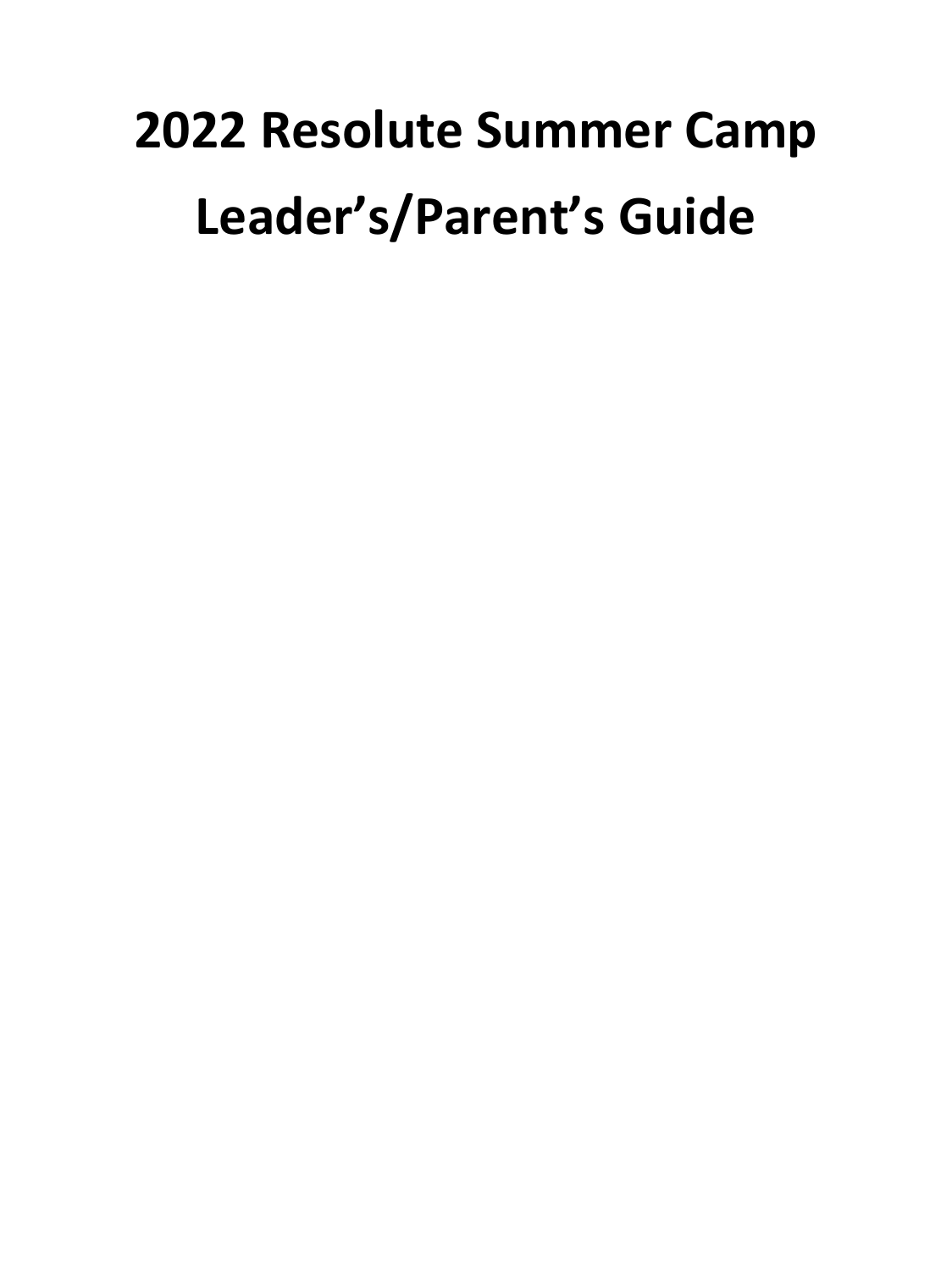Dear Scouter,

Welcome home to Camp Resolute! If this is your first year here at Camp Resolute, we're confident that you'll find plenty of great activities for you and your Scouts to enjoy. If you're returning to us for another great season, we hope you'll create some great new memories that will last for many years. Either way, you're sure to have a great time. Although the program has changed quite a bit since our last residential camp sessions, we believe this will be one of the best seasons that Camp Resolute has ever seen!

So why is this season going to be so great?

There are many reasons, but first and foremost is our new program.

The Camp Resolute program for 2022 will be a residential model format as has been the tradition since 1920. Our goal is to provide a Summer camp experience that allows advancement for younger Scouts, opportunities to earn merit badges, chances to learn new skills and experiences and adventures that are outside of an advancement focus, and a unique camp experience for older Scouts (Resolute "Veterans"). However—first and foremost—our most crucial goal is for all participants to have FUN and to make LIFETIME MEMORIES.

There are a great many changes and challenges this year. Resolute is currently investing in new facilities and programs that will make it a year-round destination. The Resolute Summer Camp program will take advantage of those new facilities and programs and incorporate them into our daily program. Merit badge sessions will still be a major focus but they will now be held in 3-hour blocks rather than the daily 45-minute sessions to which you might be accustomed. The waterfront activities will be in full swing, as will all of the range options.

We expect a lot of ourselves this summer. Feel free to come to us with any questions or concerns you have, so that we can continue to make Resolute a better place and prepare for your return to residential camp in 2022. We hope that you and your Scouts have a great summer!

This is the 102nd Anniversary of Camp Resolute and we are glad you are here with us!

Yours in Scouting,

Resolute Base Camp Scouts BSA Summer Experience Committee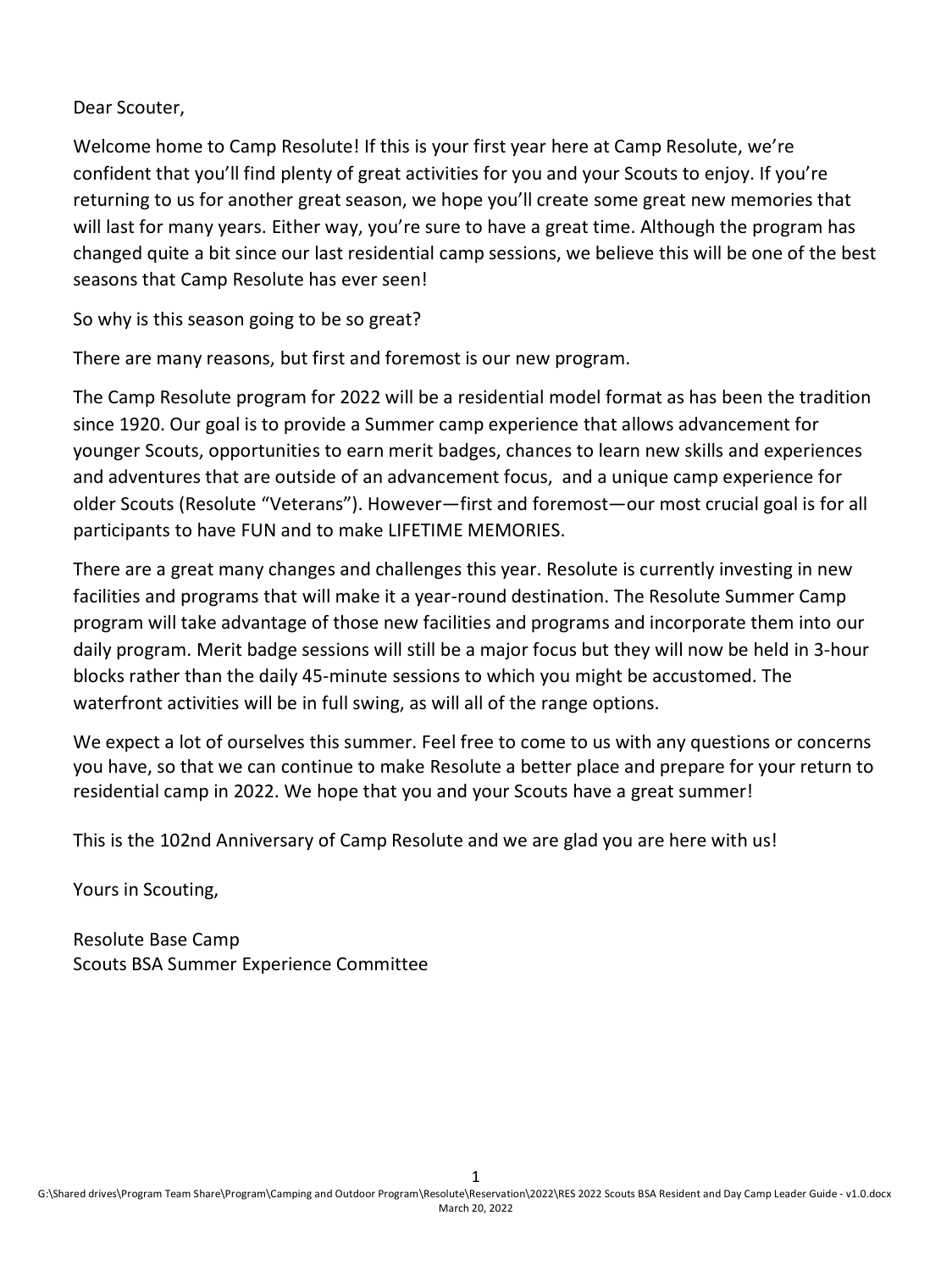# **Table of Contents**

Camp Resolute History 3-5 Your Troop's Arrival & Departure 6 Unit Leader Arrival 6 Camper Arrival 6 Parking 6 Departure from Camp 6 Unit Leader Check-Out 6 Health Safety & Sanitation 6-7 Medical Forms 6 Illness and Accident 6 Latrines 7 Personal Hygiene 7 Camp Safety 7 Banned Items 7 Smoking 7 Youth Protection Policy 7-8 Emergencies 8 Camp Emergency Telephone Number 8 Camp Roads 9 Camper's Bill of Rights 9 Camper Security Policy 9 Intrusion of Unauthorized Persons 9 Camper Release Policy 9 Verification of "No Show" Policy 9 Coming and Going During the Week 10 Food Allergies 10 Visitors in Camp 10 Camp Resolute Alumni Association 10 George W. P. Magee Foundation 10 Program Related Information 11-15 Uniforms 11 Mail 11 Radio Communication 11 Camp Pranks 11 Senior Patrol Leaders Council 11 Senior Patrol Leader's Role at Camp 11

Leader's Coffee and Tea 12 Keeping the Whole Camp Clean 12 Off-Limits Areas 12 Retreat Ceremonies 12 Quartermaster Store 12 Conservation 12 Trading Post 12 Are you tired of camp laundry? 12 The Buddy System 12 Religious Services 12 Know Your Parents 12 Merit Badge Partials 12 Adult Opportunities in Camp 12 Unit Accounts 13 Advancement Awards 13 Order of Taunkacoo 13 Discipline in Program Areas 13 New Program Idea? 13 Leader's Lounge 13 Flag Ceremonies in Your Campsite 13 Campsite Equipment 13 Oh-No! Whoops! 13 Planning the Troop Program 13 Program Areas 14 Older Scout Activities 14 Special Programs 14 Advancement & Merit Badges 14-15 Pre-Camp Merit Badge Requirements 16-17 Sample Daily Schedule 18 Apache Relay Rules 19-20 Apache Relay Form 21 Order of Taunkacoo form 22

2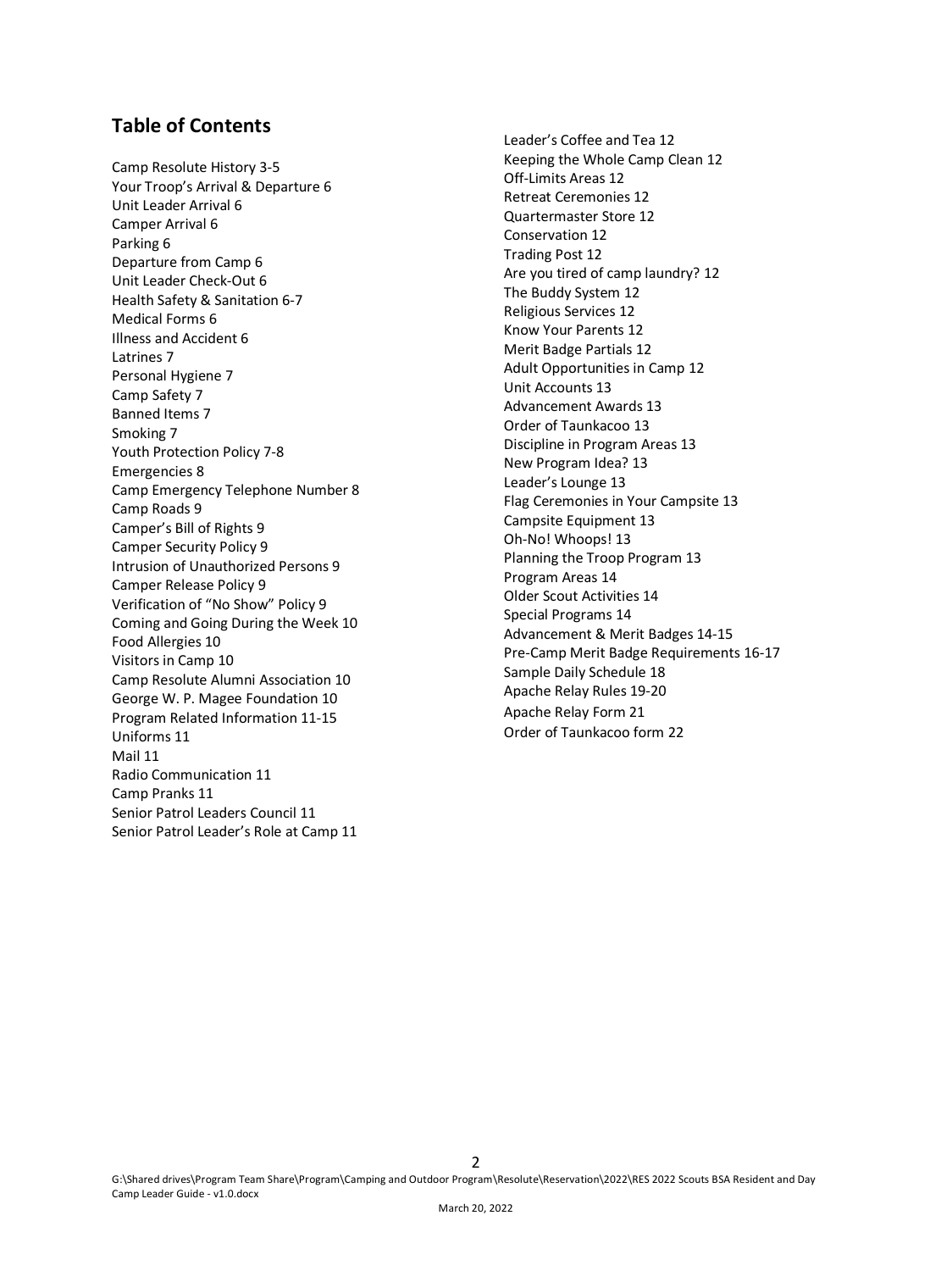# **Camp Resolute History**

Ralph Whitman, one of Camp Resolute's founders remembers:

*"In the first three years of the Council, it had grown from two towns-- Framingham and Marlborough--to nineteen towns. We had had makeshift camps the first three summers, so the Executive Board decided it was time to search for a permanent campsite. Two committees were appointed led by the President, Hon. Edward F. Brown and Ralph Whitman to search the northern area and John M. Merian and Joseph Mundy of Framingham to search the southern area.*

*Ed Brown and I were lucky to look over what is now Camp Virginia on West Pond, Bolton, but we told the owner, Mrs. Hamilton; "This is not large enough for our needs." She responded, "My sister, Mrs. Townsend owns 150 acres across the way on Little Pond." We made an appointment to see it, and it was a case of love at first sight. On the following Sunday afternoon, the Executive Board met on the plateau in the rain, looked out on the pond and voted unanimously to purchase it.*

*If my memory serves me right, the price was \$60 per acre, or \$9,000 for the 150 acres. In the present market one shoreline lot would be worth more than that.*

*This was about April 1st, and it gave us a challenge to get a building ready for the camp opening on July 1st. I sent to National Headquarters, then in New York City, and they sent me a plan for a 40-foot x 48-foot dining hall with a big stone fireplace on one end. It so happened that, while in high school, I had studied architecture at the Marlboro Public Library, so I automatically became the architect of the hall.*

*Two years before, while I was at church in Northboro with the Scouts, Hugh Smith came to me at the close of the service and offered to build a stone fireplace in honor of his school mate in England, Lord Baden Powell, the founder of Scouting. I asked him if his offer was still good and he said, "Yes, absolutely." Within a few days, he was camping out at Little Pond, and the Scouts (mostly Troop 4, of Marlboro) aided by an army mule and a stone drag were bringing from our own* 

*walls the 50 tons of stone needed. As the fireplace progressed, the men of this Council, including President Brown, Russell Frye, President of the Marlboro Peoples National Bank, Henry Warren of Ashland, inventor of the Telechron clock, and many others put in the rest of the foundation.*

*Gar Bason, District Governor of the Kiwanis Club and our first Council Commissioner laid the floor. He then got the Framingham Kiwanis Club to send up Jern Howards a carpenter to frame the building and tie it into the fireplace. This done, the leaders, Scouts, and I boarded it in and roofed it. Most of the shutters came from the Mount Waith Camp meeting grounds in Framingham, the gift of Rev. Henry Bray.*

*On the day that we were to top the big fireplace, it was 100 degrees in the shade and speaking both for Mr. Smith and myself, I suggested that we postpone the toppery. "Nothing doing," was Mr. Smith's reply. "This is the perfect day to top the chimney." So it was completed, and at the Dedication it worked beautifully.*

*Waldo B. Fay, a member of the Executive Board from Southboro, called and said they were rebuilding their kitchen at Fay School, and offered us a large hotel range and a huge refrigerator. These we installed in the basement kitchen, the food went up in a dumb waiter or small elevator.*

*The Charlestown Navy Yard sent out notices of the sale of surplus navy tables and benches. We bought the whole lot and sold one-third to the Greater Lynn Council, and one-third to the Greater Worcester Council (now Mohegan), and our third cost us very little.*

*We were fortunate in our water supply, because we could drive a well point at most any spot and come up with nice spring water.*

*For the latrines, the gritty section of sandy gravel made wonderful cement.*

*Scoutmaster O'Connell, of Marlboro, a lineman for the Marlboro Electric Company got his pals to help him run the line from Route 85 to the dining hall. The only cost being for the pole, wire, and fittings.*

3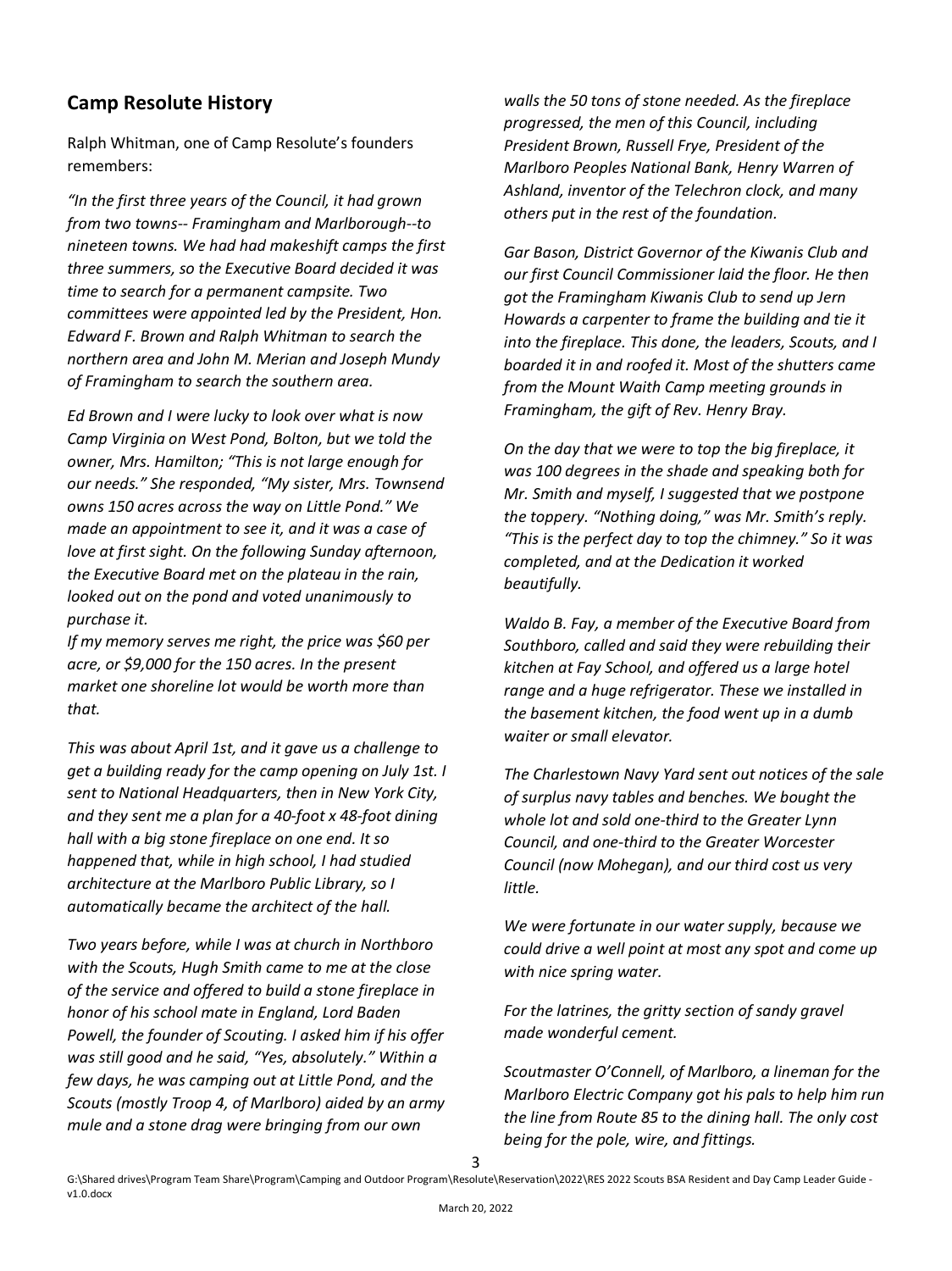*The Council did not have to pay one cent for labor for the whole camp project except the \$50 a week I was receiving as Scout Executive.*

*With the water front layout completed and the boats coming from Maine, we were ready to open camp. Kiwanian, Arthur Young, head of the Framingham Coal Co. (in the quiet season) sent up men, horses, plows, and harrows and they laid out and seeded an athletic field.*

*The Camp Committee decided to have the Scouts compete in naming the Camp, and to give a free week at Camp to the winner. The yacht "Resolute" had just won America's Cup, and Kenneth Post of Troop 2, Marlboro, entered that name. "Resolute" it was and Post had his free week, and "Resolute" opened its first session, a successful one."*

Running the whole width of the property is an abandoned embankment, which was supposed to carry the Hudson and Lancaster Steam Railroad.

In 1924, Normand Lindsay, Scoutmaster of Troop 1 of Marlboro, built a building for the washing of mess kits, with plenty of running hot water.

The Council purchased 6 1/3 acres of the Ordway land along the road heading into Camp, and had a public beach for the people of Bolton and Hudson, and on the other end (nearest camp) a large bunk house for the subdivision. This is now the site of the caretaker's cabin.

When it was rumored that a dance hall was to be built on the end of the pond nearest to Route 85, the Executive Board voted to buy a 40 to 50 foot strip along that section.

Later, when the 20 or more acres of the Sargent property came on the market, the Council was not in a position to finance it, so the Scout Executive got a group of interested men to take one or more shares and formed the Little Pond Associates. This formed part of the southeast section of the shoreline, and contained about six cottages. One end was reforested by the Scouts with white pine seedlings, which are now large trees. This section was soon taken over by

the Council. This purchase left only one small section of the shoreline owned by the Persons family.

At the Camp, a large wing was added to the dining hall, which contains a modern kitchen, with a walk-in refrigerator, and underneath are garages.

Also, a very fine Administration Building was dedicated to one of our finest presidents, Andy Maish of Framingham. In 1971, the large dining hall was dedicated to Ralph H. Whitman, founder and builder of Camp Resolute.

A new open air pavilion, Buster's Place, was constructed in 2005 to house the handicraft program of the camp.

The summer of 2006 saw the debut of a brand new waterfront feature - AquaLaunch which proved very popular with campers and leaders alike.

The summer of 2008 saw the completion of Magee Village comprised of four staff cabins behind the Administration Building. The waterfront also received new boat docks and the dining hall floor was replaced.

In 2009 the dining hall tables and benches were replaced and bulletin boards dedicated to Bob Clausen, long time staff member, were erected in each campsite. The summers of 2009 and 2010 were highlighted with the complete renovation of our two shower houses into state-of-the-art facilities complete with individual stalls. Camp Resolute was honored to be the only New England Boy Scout Camp to feature the Rock It! water amusement in 2010 and it instantly became a camper favorite.

The summer of 2011 was the camp's eight's summer receiving a perfect score on the Boy Scouts of America National Visitation. A new waterfront feature the Iceberg was added to our water amusements and our AquaLaunch was moved to the Cub Adventure Day Camp and repurposed as an AquaSlide. This summer also saw a 6.5% increase in the size of Camp Resolute with the dedication of the Haskins Preserve at Camp Resolute. This 20 acre parcel was made possible through a bequest left to the Knox Trail Council by Joyce Haskins.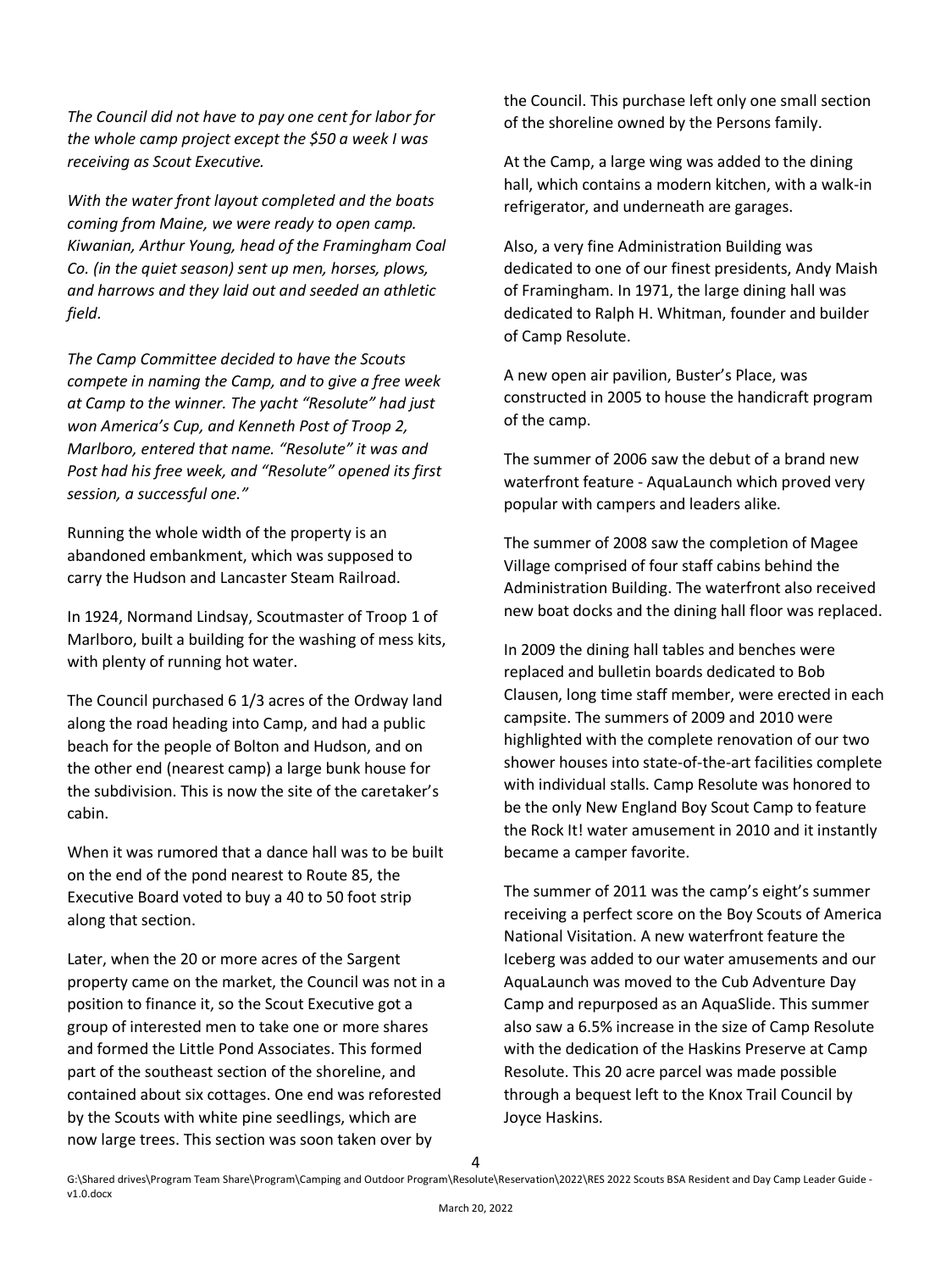During the 2012 season Camp Resolute became the 8th Boy Scout Camp in the nation to be accredited by the American Camping Association. The summer also saw the start of the latrine replacement program with all-new latrine facilities in the Mitapo and Smokey Pines campsites. New latrines were added to Apache and Charmur in 2013, Nomolos will be updated in 2014. New row boats, kayaks, standup paddle boards will also be added as well as a fishing dock for Resolute.

In 2021, the Mayflower Council will install a large new pavilion in a wooded area behind the Maish Cottage to serve as the new cooking station for Resolute Base Camp. A new pavilion was built near the rifle range- called TOSA Station--to accommodate several new activities, with funds provided by Troop One Stow Alumni.

Also this year is the addition of the tomahawk throwing area and the new camping station, which will be using the area formerly known as Algonquin Heights. The new orienteering course was created on the parade field with markers flush in the ground.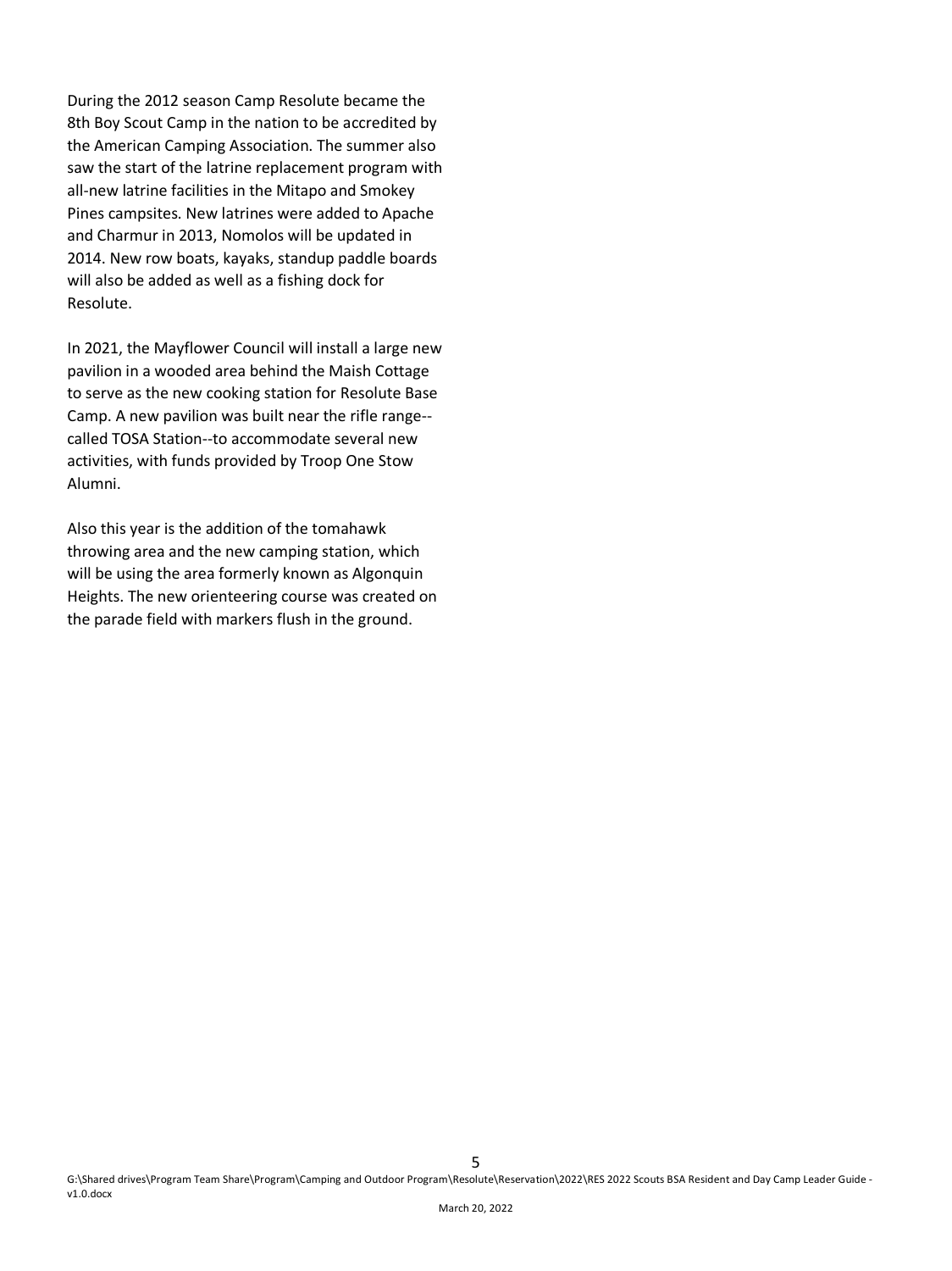#### **Unit Leader Arrival**

Unit Leaders may arrive with their troop or earlier if they wish. Check in will begin at 1pm on Sunday. Units wishing to bring a vehicle to camp must do so Sunday morning between the hours of 9-11am. No vehicles will be allowed in camp at any time after that. Vehicles must be removed on Saturday afternoon during lunch, between 12-1 pm.

# **Camper Arrival**

## *Sunday, Begins at 1pm*

Units will be allowed into camp at 1pm on Sunday of each week. The Unit's Resolute Host will greet the unit and when everyone is together, the troop, accompanied by their Host may proceed to their campsite. Your host will direct you to the health lodge for your health check, to the waterfront for swim check, and to the dining hall for orientation.

In-depth waterfront and range orientation will be held immediately after dinner on Sunday evening. The opening campfire will be held at 8:30 Sunday night.

Beginning on Monday morning, Scouts will have the option to pursue any program activity being offered that day. They may choose a merit badge session, any of the other camp activities being offered that day, such as Res-O-Lympics events, an advancement path using their Resolute Passports, the Waterfront, any of the ranges, or to begin the Resolute Pursuit. Not all program areas will be open all the time, so pay attention to the posted schedule each morning and afternoon.

Breakfast will be held from 7-8am. Lunch will be served at 12:15 Dinner will be served at 6:00 On Sunday and Wednesday of each week, formal parade and retreat will be conducted at 5:45pm.

#### **Parking...being fair to all**

ALL vehicles must be parked in the Camp's parking lot. Vehicles are not allowed inside the camp. Please observe all parking restrictions and listen to parking personnel.

#### **Departure from Camp**

Scouts must have permission from their unit Scoutmaster to be allowed to depart camp. Only authorized adults will be allowed to remove Scouts from camp. All Scouts departing camp must sign out at the Administration Building and sign back in upon arrival.

# **Unit Leader Check-Out**

#### *You're responsible for your Scouts departure...*

Remember to inform your parents when to pick up their Scouts. It is important from both the unit leader's and camp's liability standpoint that unit leaders not leave camp until all Scouts have departed.

# **Health, Safety & Sanitation**

#### **Medical Forms**

# **Every adult and Scout in camp MUST have a completely filled out medical form on file in the Health Lodge in order to stay at Camp Resolute.**

All participants must have a physical exam every year. All medical forms must be retained by camp, so please make any copies you might need for other activities. Your physician must sign the camp medical form – no signed attachments will be accepted. Make certain that both the parent's signature and physician's signature sections are filled out and a copy of the health insurance card is attached to the form. Every person, youth and adult, attending camp must also complete the immunization history. Scouts and leaders requiring an immunization exemption, located at campresolute.org, will need to include that with their medical record. All medical records will be processed digitally through CampDoc.

*Upon arrival in camp, the Health Officer will perform a medical recheck and collect all prescribed medications. (Bee sting kits and asthma inhalers may be kept at the site or with the Scout if necessary.) Medications must be in their original containers with a valid/current prescription label that bears the name of the drug, the dosage, the name of the prescribing physician, and the name of the individual for whom the drug was prescribed. This information must also be on the camp physical form. Containers with more than one drug, or improper labeling, will NOT be accepted. The health officer will then dispense medications as prescribed.* 

# *These requirements are mandated by law for camps. This applies to all youth AND adults.*

#### **Illness and Accidents**

Report ALL accidents and illnesses to the Health Officer, who is responsible for the welfare of all and advises the Reservation Director on these issues:

• At the first sign of illness or injury, bring the Scout to the Health Lodge.

• When a serious accident or illness occurs, parents of the Scout will be notified immediately by the camp director or his designee.

• In case of emergency, Scouts will be taken to UMass Marlborough Medical Center. Unit leaders may be requested to drive the Scouts to the hospital.

• When a Scout is confined to bed in the Health Lodge, his parents will be notified and advised that if his condition persists for more than 24 hours, he should be returned home to recuperate.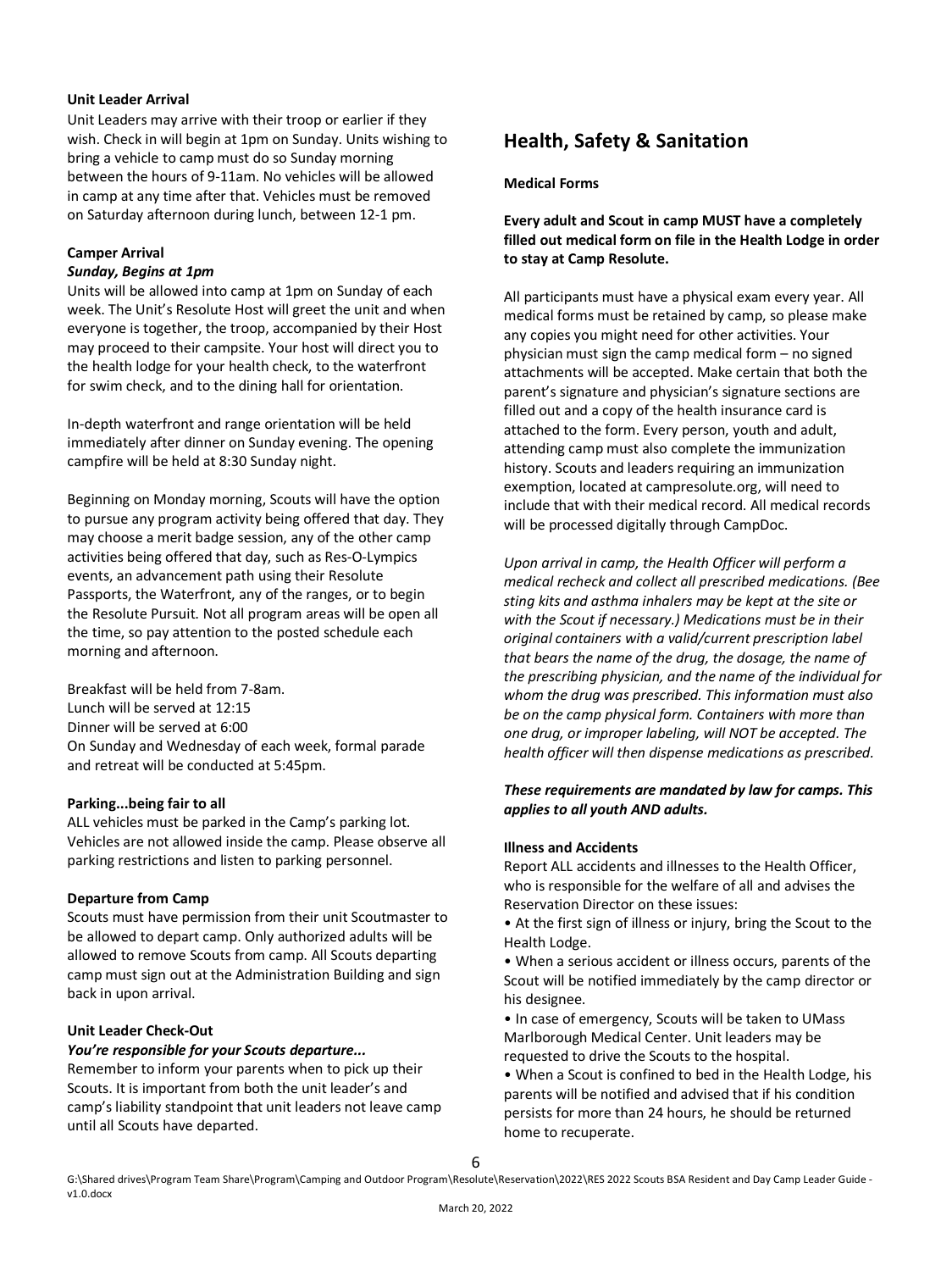#### **Latrines**

Campsites have latrine and sink facilities centrally located. Troops are responsible for the daily cleaning of their latrine and sink. Latrine cleaning supplies and toilet paper will be available each morning after breakfast at the Quartermaster Store.

#### **Personal Hygiene**

#### *A Scout is Clean*

Unit leaders are asked to assure that your Scouts take frequent showers for personal hygiene and out of respect for others. For the same reasons, plus to teach by example, leaders should follow the same practice. A Scout is Clean!

#### *Showers and Bathrooms - Scouts*

Scout showers are located on the left fork near Smoky Pines campsite and on King's Highway near the Sassamon campsite and should only be used by Scouts between reveille and taps. As previously stated, out of consideration, respect and for reasons of hygiene, Scouts should be encouraged to shower often.

#### *Showers and Bathrooms - Adult*

Adult showers are opposite the Dining Hall. These showers are for adult leaders and camp staff only. Scouts are not permitted to use them. Adults are permitted to use the Scout showers (located on the left fork near Smoky Pines and on King's Highway near Sassamon) as well. We also recommend that campers and leaders wash their hands before each meal.

## **Camp Safety...**  *Use common sense*

**Barefoot Walking** in camp is dangerous and therefore is not allowed! Scouts may only be without their shoes in the immediate waterfront area, camp showers and in their own tents.

**Saws and axes** must be used only in the ax yard. They must be stored in either the ax yard or the equipment tent.

**The Buddy system** must be used by all campers wherever they go in camp. This is a basic safety precaution even for experienced campers.

**Liquid Fuel** stoves or lanterns can only be used after permission is obtained from the Reservation Director. National B.S.A. regulations state that all bulk liquid fuel containers must be stored by the Ranger. A shed has been made available for that purpose, near the main storage sheds. Propane may be used when underwriter approved

cylinders are used. DO NOT place empty cylinders in the trash; take them home. **Remember: No flames in tents!** 

**No flames in tents...**the only safe way to illuminate the inside of a tent is by flashlight. No burning flames or enclosed lanterns in tents.

**Pocket knives** with blades 4" or longer are prohibited in camp.

**Vehicles** will not be permitted beyond the camp parking lot. (With the exception of the camp truck and necessary camp vehicles approved by the camp director.) The preservation of a sound camp environment is most important in this regard. Under no circumstances will passengers ride on the beds of trucks. In addition all riders must be wearing seatbelts.

**Personal Firearms, ammunition**, **archery equipment and projectile equipment** are not allowed in camp.

#### **Banned Items...**

#### *For a secure camp*

The camp leadership reserves the right to confiscate any prohibited items from either campers or adults. Prohibited items include:

- Alcoholic beverages
- Narcotics or prescription drugs in unmarked or improperly marked containers
- Fireworks
- Bow or arrows, guns or ammunition, or any other kind of weapon
- Sheath knives
- Double bit axes
- Aerosol cans of ANY type
- Traps
- Televisions

• Any item determined by the camp leadership to be unsafe or used in an unsafe manner.

Unit leaders responsible for the supervision of their unit's youth are not to leave camp for the purpose of consuming alcoholic beverages nor return to camp after consuming alcoholic beverages.

#### **Smoking...not near Scouts**

Cigarette smoking by Scouts is prohibited. Adults are required to use the designated smoking area located outside the camp gate. Smoking is not permitted in tents or any camp building. For those adults who smoke, please make sure you pick-up your butts.

#### **Youth Protection Policy**

Camp Resolute has a responsibility to provide a safe and healthy environment for all who camp there. Camp leaders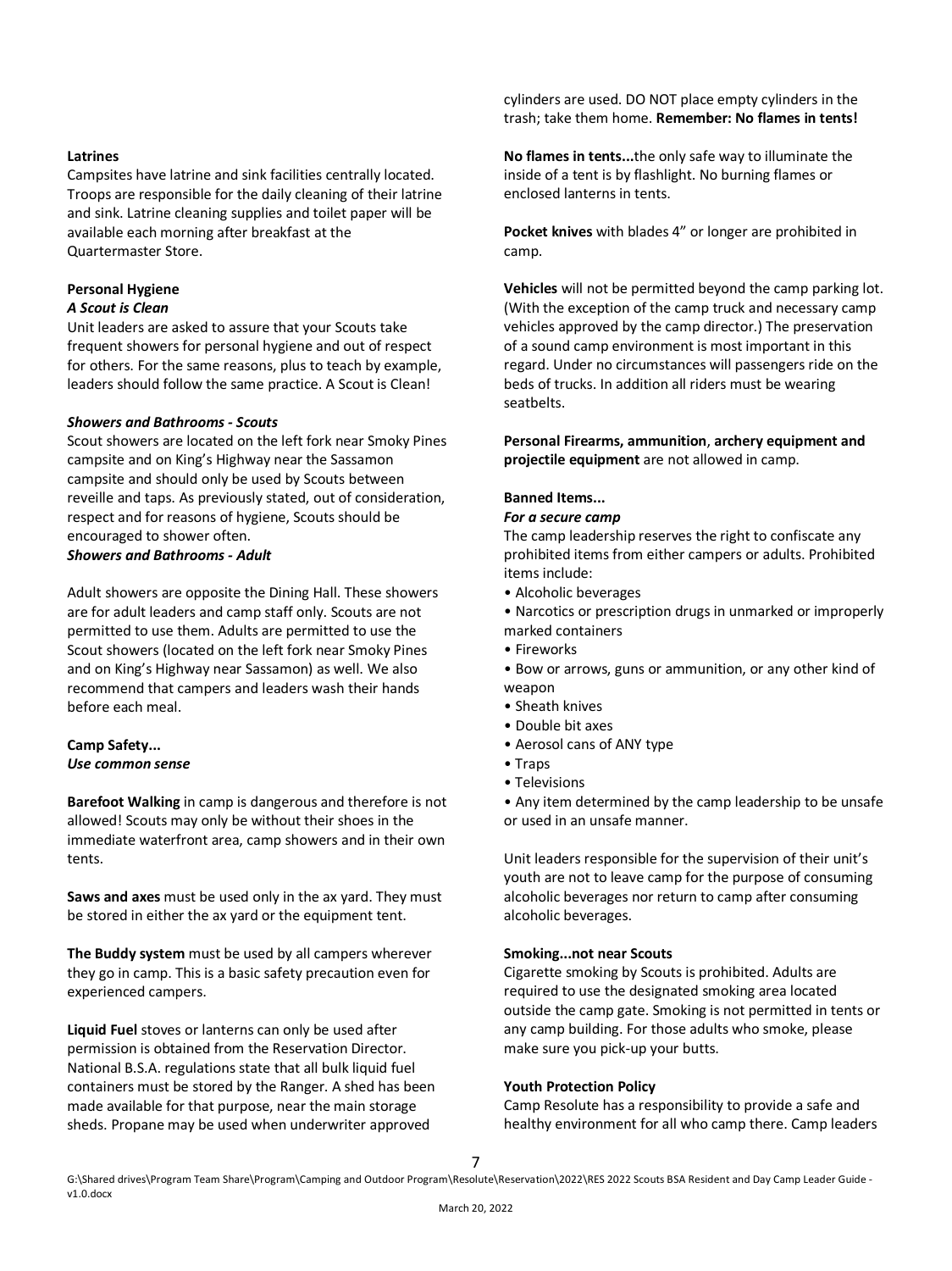and staff must be alert to several types of abuse: physical, emotional, sexual, and neglect.

A BSA statement on this matter can be found at the council service center. Massachusetts state laws require that suspected incidents of child abuse must be reported to local law enforcement authorities. All suspicions should be brought to the attention of the Reservation Director. A close examination of this matter could identify some troops' "initiations" or hazing of new campers as child abuse. Please be aware that hazing and initiations will not be permitted or tolerated. Troops or individuals engaging in such activities may be asked to leave camp without the advantage of a refund.

#### **Emergencies...**

## *Stay Calm, Act Quickly but Safely*

Camp Resolute has a written Emergency Plan that will be reviewed in detail with each leader upon arrival. ANY EMERGENCY (lost Scout, fire, injury, etc.) MUST be reported to the Camp Administration Building IMMEDIATELY. In the event of a home emergency and a parent wishes to contact his/her Scout at camp, they may do so by contacting the camp office. All Massachusetts General Law for Children's Camps and the policies of the BSA are in force whether listed within this guide or not. You may reference the Guide to Safe Scouting for answers to many common questions.

**Fire:** Send two runners immediately to the camp office with the following information:

- 1. The location of the fire.
- 2. The type of fire.
- 3. The severity of the fire.
- 4. And, what type of personal injury has occurred if any.

When fire call is sounded on the loudspeaker system, all Scouts, leaders, and visitors should report immediately to the Parade Field and await instructions from a staff member. A runner will be sent to the camp office with a head count as soon as it is safe to do so. DO NOT GATHER ON THE BLACKTOP IN FRONT OF THE DINING HALL AS EMERGENCY VEHICLES WILL BE TRAVELING THROUGH THAT LOCATION - STAY BACK FROM THE CAMP ROAD AFTER REACHING THE PARADE FIELD UNLESS DIRECTED OTHERWISE BY A STAFF MEMBER. **Lost Swimmer:** The waterfront will be cleared immediately. Some adults may be requested to assist. At the sound of the LBD (Lost Bathers Drill) alarm, all Scouts, and unit leaders will report to their campsite where attendance will be taken by the unit leader. The unit leader will notify the camp office immediately, by runner or cell phone, of any missing personnel. The camp office will continue the LBD alarm until such time as the missing swimmer is located.

**Lost Camper:** The unit leader will report any suspected lost camper to the camp office. The camp staff will then institute the appropriate search procedures.

**Extreme Heat:** In the case of extreme heat, the camp administration will declare a heat alert and program activities will be adjusted accordingly. Unit leaders and Scouts are reminded to watch for symptoms of heat exhaustion and sunstroke. Watch especially for Scouts wearing inappropriate clothing and/or not taking adequate amounts of fluid.

**Lightning or Severe Storms:** The waterfront will be cleared immediately. All watercraft will return to shore. Scouts will report to their campsites unless otherwise instructed by a staff member. Avoid open fields. Any other needed instructions will be issued by the camp office.

**Natural Disaster (Earthquake, Flood, Etc.):** In the event of a natural disaster all Scouts and adults should remain in the activity area they are in or go to the nearest campsite and await instructions from a staff member. If this is the area that is affected then all personnel should move to the nearest safe area and await instructions.

**Wildlife:** Campers, staff and visitors are cautioned to avoid contact with wildlife on the reservation at all times. Any injury caused by contact with wildlife must be reported to the Camp Health Officer as soon as possible. The Camp Health Officer will notify the Camp Office and the necessary local authorities as required.

**Major Accidents & Death:** In the event of a major accident or death, the camp administrative team is to be notified by reporting the accident to the camp office by runner or cell phone.

**Child Abuse:** The Reservation Director must be notified of any incidence of child abuse. The report must include as much supporting information as possible. The report is to be kept confidential. Tell only those who have a need to know. Above all, protect the dignity and privacy of the victim.

**Chemical Spill:** In the event of a chemical or hazardous waste spill, a person should be stationed to keep all campers or visitors away from the spill and the camp office must be notified by runners or cell phone.

#### **Camp Office/Emergency Number: (978) 779-2777**

All serious medical emergencies will be treated at the UMass Marlborough Medical Center and parents/guardians will immediately be notified by the Reservation Director or his representative of all details as they become available. In order to reduce miscommunication of information, we ask that leaders carrying cellular phones do not notify parents of accidents without authorization from the Reservation Director or his designee. It is of great importance that each camp leader understands this and passes this information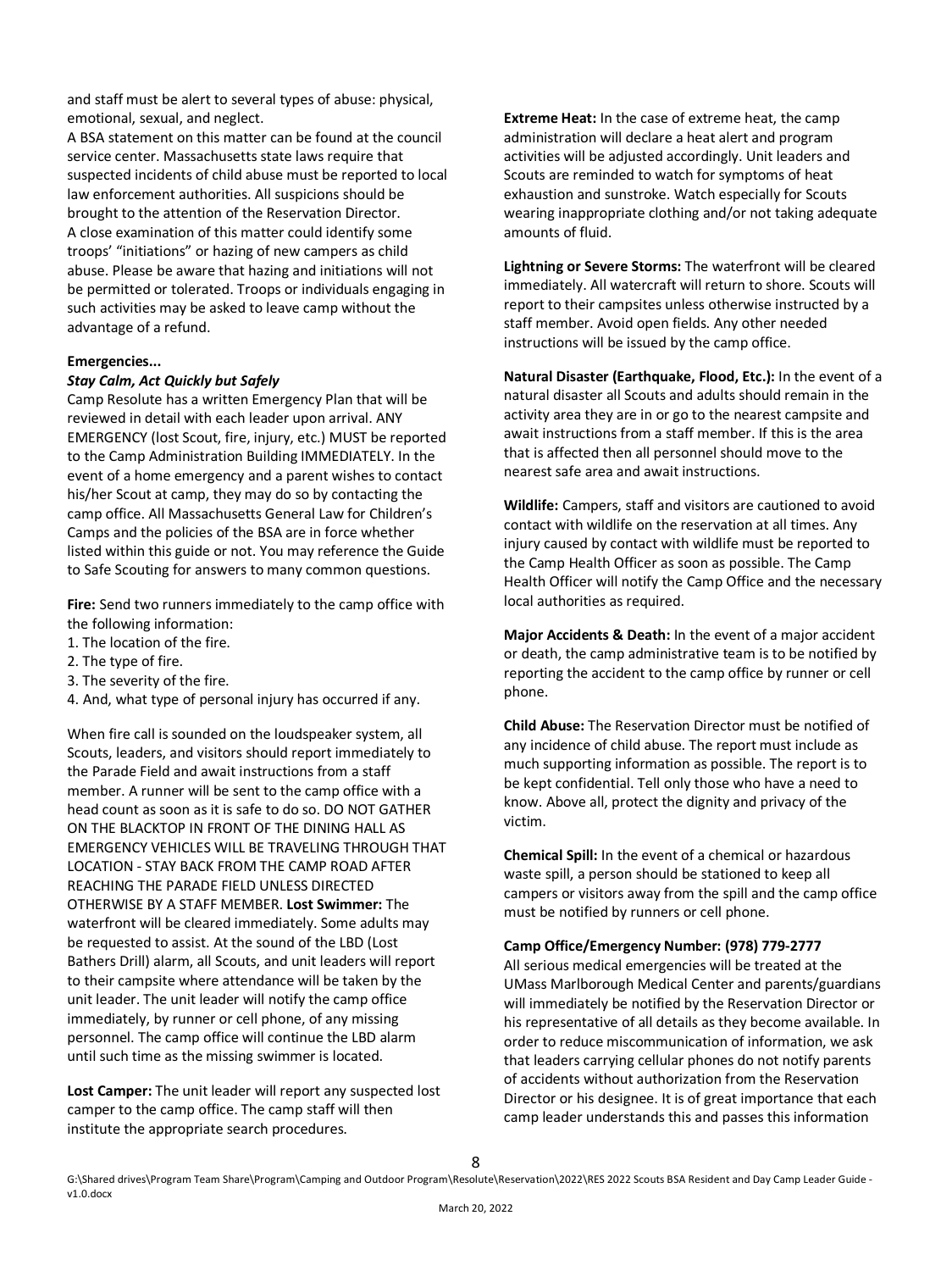along, not only to the parents, but also to the Scouts as well.

**Latrine:** Pick up trash, sweep floor, wash seats with brush and disinfectant, clean sink with disinfectant, rinse seats, sink and floor. Hang tools and hose when done. DO NOT POUR DISINFECTANT INTO THE LATRINE!

#### **Camp Roads**

The camp roads are not thoroughfares. All vehicles must remain parked in the main parking lot. No vehicles will be allowed in or around campsites or program areas. Please discuss special needs with the Reservation Director.

# **Campers' Bill of Rights**

# Dear Camper:

We want to make sure that your stay at camp is a pleasant one, and that you will carry home lots of great memories of your time at Resolute. Your troop's camp leader and resident staff will help you in every way they can to make this a great experience. But we need your help, too. Therefore, we have written up a few rules which you should follow while in camp.

1. The Scout Law is the law of the Camp. We mean it!

2. Wherever you go or whatever you do, go with a buddy...never go by yourself.

3. Obey the instructions given by adult leaders and staff at all times, providing they are not in conflict with your own values and beliefs.

4. Be polite and courteous to other Scouts, leaders, and staff at all times. Say "Hi" when passing them on the trail. 5. Respect your body. Only Camp Medical Personnel are allowed to touch you when an illness or medical problem requires treatment.

6. When caught breaking a rule, you have the right to a fair hearing. But once your leaders have heard you, you are to accept disciplinary action without argument.

7. When participating in certain activities, always wear protective or safety equipment prescribed for that activity. 8. If you feel abused or misused by an adult, report this immediately at the Administration Building.

9. The Scout Law is the law of the Camp. We mean it!

#### **Camper Security Policy**

The security and safety of the youth in our charge is an extremely heavy responsibility. We must ensure that they are protected from unauthorized and unwarranted exposures, at the same time providing the freedom that is so essential to their maturing process. With this as our goal the following procedures apply:

1. At no time will youth be allowed alone beyond reasonable jurisdiction of staff members. When going from one area to another they shall travel in groups of no less than two.

2. Campers will be briefed to report all sightings of strangers to a staff member who will immediately report that information to the Reservation Director.

3. All activities beyond parameters of the main camp will be furnished with means of communication to the Administration Building.

4. Campers will be released only to those individual(s) listed on the registration form or the Scoutmaster who will assure responsibility for the same.

#### **Intrusion of Unauthorized Persons**

Any Scout, leader, or staff member suspecting intrusion of an unauthorized person shall be instructed to report immediately to their leader or staff member of the area they are currently working. Leaders and staff shall be instructed to give a brief salutation if possible and direct them to sign-in at the administration office. If you are uneasy about approaching the individual or are given an inappropriate response, they will be instructed to notify the Reservation Director of his/her designee immediately. The Reservation Director shall assess the situation and ask the person to leave camp or notify authorities if appropriate.

#### **Camper Release Policy**

Unit leaders are asked to inform the Reservation Director in advance of any Scout who intends to leave camp during the week. The safety of our campers is a shared responsibility. Please ensure the Reservation Director is informed of any situation which could result in a Scout being released to someone other than an authorized adult.

Child custody disputes are especially sensitive and should be relayed to the Reservation Director.

Before a Scout can leave camp the adult escort must be identified by the unit leader. If the escort is not the Scout's parent, a letter from the parent authorizing release of the Scout is required. The adult taking a Scout out of camp must first sign-in at the Administration Building and be identified, a picture ID is required. The Scout and a unit leader should meet the visitor at the Administration Building.

When identity or authorization to pick up a Scout cannot be determined, the camper's family will be called to get authorization to release their son to the person at camp.

#### **Verification of "No Show" Policy**

In the event of a no-show at check-in, the following procedures shall be followed:

1. The unit leader should verify why the Scout did not arrive at camp and inform the camp director.

2. The Reservation Director or Business Manager will call the Scout's family to verify the reason(s) of his absence from camp.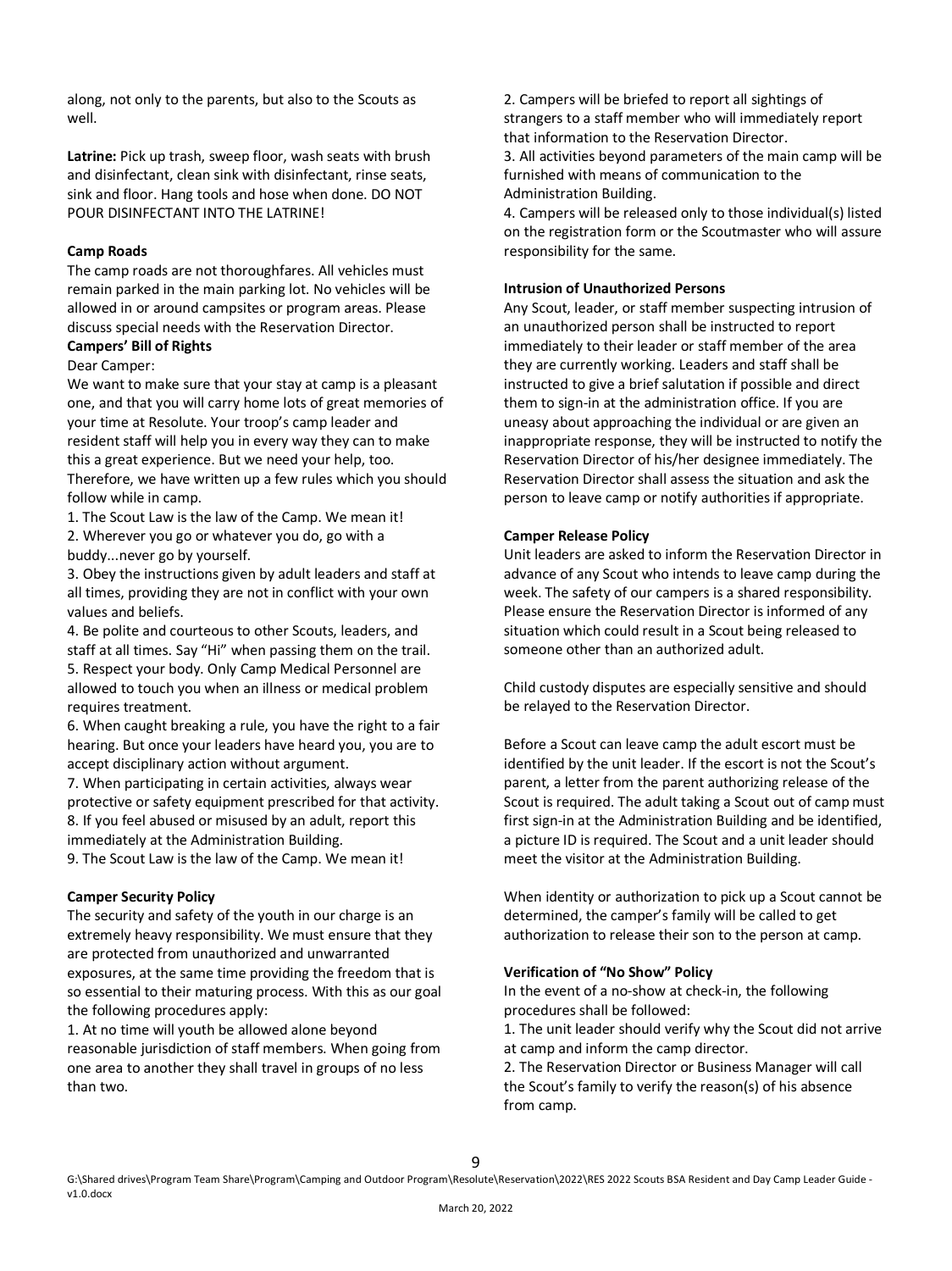3. If you know a Scout will not be going to camp, please cancel his registration before check-in.

#### **Coming and Going During the Week...Sign In & Out**

Adult leaders arriving or departing from camp during the week are required to sign in and sign out using the in/out book in the camp office. During regular office hours the book will be located inside the Camp Administration Building. Should an emergency situation occur, camp administration must know who is in camp at any time. Leaders leaving camp should make sure that proper coverage is provided during their absence.

## **Food Allergies**

It is important that the Camp Health Officer and Program Director be made aware of any food allergies.

#### **Visitors in Camp**

All visitors to camp must sign-in and sign-out at the Administration Building. Please remind all visitors to sign in immediately upon their arrival at camp and before proceeding to campsites or program areas. All visitors must clearly display the appropriate visitor pass.

## **Camp Resolute Alumni Association**

The purpose of the Camp Resolute Alumni Association (CRAA), as part of the Knox Trail Council, is to establish a social and professional network of past and current staff and adult leadership from all areas of the reservation, as well as friends of the camp, to support current camp staff, assist camp and council leadership with capital programs on the reservation, and to support promotion of E. Paul Robsham Jr. Scout Reservation – Camp Resolute Base Camp and the Cub Adventure Day Camp. The Camp Resolute Alumni Association (CRAA) was founded in 2009 and is open to staff, leaders, and campers 18 years of age and older. The CRAA is credited with providing Wi-Fi to the dining hall, picnic tables, the camp map at the gate, LCD projector in the dining hall, waterfront lighting and flagpole illumination. The CRAA has also pledged funds to future construction and signage projects at camp. If you care about the future improvement of Camp Resolute and the Cub Adventure Day Camp, consider joining the CRAA today! Visit us on www.campresolute.org/alumni to join. Follow us on Facebook – Camp Resolute Campfire, and look for information about our 2014 family reunion this summer!

# **George W. P. Magee Memorial Trust**

Have you ever noticed how many of our facilities have "Magee Foundation" signs and wonder "who is Magee"? George W. P. Magee was a theatrical agent and manager who most notably managed Boston's Grand Opera House from the 1890s through 1916. Being very involved in the community, he saw Scouting as a program making a

significant positive impact on the lives of young men. He turned this belief into a permanent commitment to Scouting, by establishing a trust upon his death. The trust benefits Massachusetts Boy Scout Councils only, and distributes over \$210,000 annually for the improvement of camp programs and infrastructure. In honor of his contribution to our camp, Aquatics Meet is dedicated to Mr. Magee and all that he and his foundation have done in support of our camp. Cake served during week 5 will be in celebration of George Magee's birthday on August 6th.

# **Program Related Information**

## **Uniforms**

## *Looking the part*

The official B.S.A. Field uniform is to be worn by all Scouts and adults during the evening meal, flag ceremonies, formal retreats and Troop photographs. This consists of a Scout shirt (long or short sleeved), pants or shorts, BSA socks, a belt, a buckle, shoes, and proper insignias in proper locations. Neckerchiefs are optional.

#### **Telephone Use**

Personal calls are discouraged. If a call is absolutely necessary, it should be kept short. Please use good judgment and make only vital calls. Ask the person in charge at the Administration Building before calling. Campers are strongly discouraged from making calls, as they can easily heighten homesickness. All outgoing calls made from the Administration Building should be collect or credit card calls. Scouts are required to have a unit leader present to make a call.

#### **Mail**

Outgoing mail should be placed in the mailbox outside the Trading Post or in the Administration Building. Incoming mail arrives in the late afternoon and may be picked up by an adult leader at the Administration Building. Parents should send mail early in the week or even prior to the week to make sure it arrives in camp prior to the Scout's departure on Friday.

Send mail to:

Your Scout's Name Troop # and Campsite Camp Resolute 75 Hudson Road Bolton, MA 01740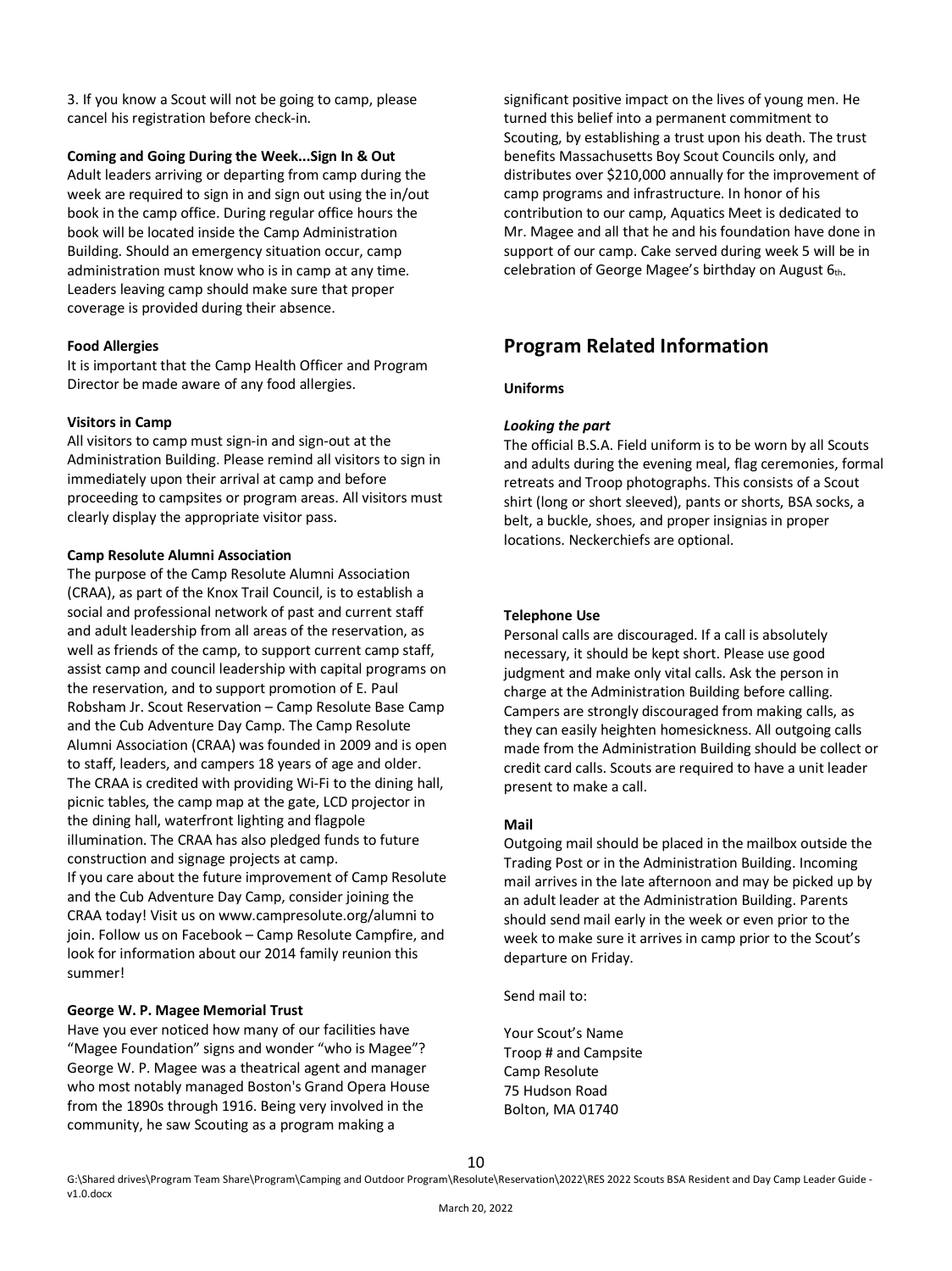#### **Radio Communication**

Key camp staff use two-way radio communication to avoid disturbing the camp on the PA. If you happen to come across the Staff Radio code, please change your signal.

# **Camp Pranks**

It is the policy of the camp and council that camp pranks are not part of the Scouting program. In the past some troops have conducted and condoned pranks. Due to the inherent liability and risk to Scouts, staff, leaders, camp and personal property we ask that troops refrain from any and all pranks in camp. Once again, the main reason for this rule is the safety of everyone in camp. Camp Resolute is dedicated to the safety and security of every person within its premises.

## **Daily Morning Meetings...**

*Keeping you informed, listening to your comments*  Each morning Camp Leadership will hold an informal meeting with Unit Leaders, starting at 10am. It is strongly recommended that at least one adult leader from each unit attend. The purpose of these meetings is to communicate important information and to address the immediate needs of our campers, leaders, and program. We ask that you bring reasonable items of concern to our attention at these meetings. We cannot solve issues of which we are unaware. Note: the SPL meeting's purpose will be to exchange information between the troop and the camp. Patrol leader's councils as well as direct meetings with the adult leadership will transfer this information back to the troop developing the troop's boy leadership.

## **Senior Patrol Leaders' Council**  *Stay informed!*

Each unit's SPL is a part of the camp SPL's Council, which meets daily immediately following lunch on the back deck. At this meeting, camp-wide events are organized and other concerns will be addressed. SPLs should listen carefully to members of their Troop prior to attending the SPL's Council meeting in order to share his troop's experiences. He should pay particular attention to how merit badge classes are going. He should also listen for any additional activities his unit may want and report these as well. The SPL is the spokesperson for his unit's activities.

#### **Senior Patrol Leader's Role at Camp**

The SPL, along with the Troop Guide, should be working with the new Scouts, helping them to determine what merit badges to take and what activities will help them have a good experience. The SPL should be a role model for all Scouts in his unit, and can advise the uninitiated on what to expect from camp. The SPL should be encouraging his patrols to be involved in and plan for the camp wide games, res-O-Lympics, Resolute Pursuit and the Apache Relay Race. He should be available to coach the Scouts on their roles in

each of these meets during the week so that they will all know their respective roles the day of the event.

The SPL should be involved in the planning for evening activities that is done during the SPL Council meeting each day. He should be sure that his Unit is represented at campfires with a song and/or a skit. The SPL should be the first to arrive at camp, along with the Scoutmaster. The SPL is a vital link between the Units and Camp Staff. It is an important position within the unit. If the unit's SPL is not attending camp, care should be taken to elect a camp SPL who can fulfill the requirements of the position and take a leadership role during his week at camp. The SPL should be listened to by Scoutmasters and by the Camp Staff. By the same measure, the SPL should be the first Scout of his Unit to support the directions given by his Scoutmaster and/or Camp Staff.

# **Leaders' Coffee and Tea**  *We'll keep you going!*

The coffee is always hot and fresh for you and your adult leaders at the Dining Hall. Feel free to enjoy it anytime.

# **Keeping the Whole Camp Clean**  *We're known for a clean camp!*

A Scout is clean and it is expected that he keeps the whole camp neat and clean. Each Scout is expected to clean up after themselves after lunch or during trips to the Trading Post and dispose of rubbish appropriately. Scoutmasters are urged to remind Scouts that they are responsible for keeping Camp Resolute the cleanest camp around!

# **Off-Limits Areas**

The following areas are considered to be off limits to Scouts and Leaders during the following times:

- Bolton Beach at all times
- Staff sites including Magee Village at all times
- Aquatics areas when closed
- Project C.O.P.E. when closed
- Kitchen at all times please contact Steward with needs
- Rifle range when closed

# **Retreat Ceremonies**

Formal Parade and Retreat will be conducted this year on Sunday and Wednesday beginning at 5:45pm, and Saturday evenings, with that time still to be determined. Units are required to attend in full Field Uniform.

#### **Conservation**

Please take care of the natural resources at Camp Resolute. Scouts are not to cut any living tree, shrub or bush. Be careful with fires in your area. Make sure that they are attended until out and that the ground has been cleared the proper distance around it. Do not clear away the pine needles other than around your fire ring. The needles help

11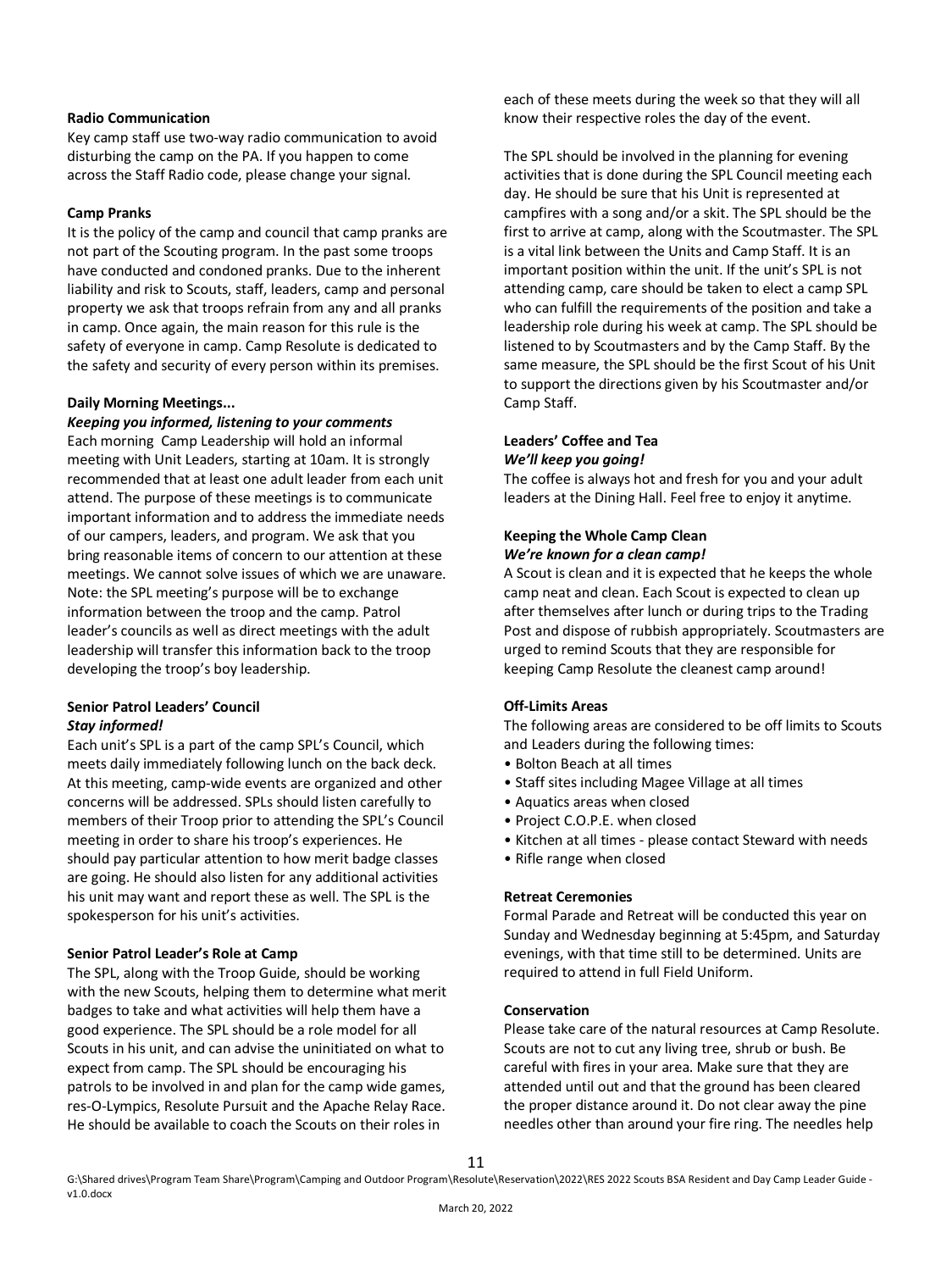they are. All sites should be "naturalized" each morning before the unit starts their schedule. These details will contribute to a favorable inspection score when the Commissioners check your site, so be sure to mention these procedures to Scouts in charge of the campsite each day.

protect against the effects of erosion and should be left as

# **Trading Post**

Camp Resolute runs a well-maintained "general store" called a Trading Post. For sale are items from the exclusive Resolute Line of custom camp merchandise such as: Tshirts, hats, mugs, and patches. In addition we stock handicraft supplies, Scout supplies, merit badge pamphlets, toilet articles, stamps, postcards, candy, ice cold Pepsi, Blue Bunny Ice Cream, refreshing slush, and other goodies. The amount of money your Scouts bring to camp is an individual matter between the Scout and his parents.

#### **The Buddy System**

#### *24 hours a day, seven days a week*

The buddy system is used at all times at Camp Resolute. No Scout should be outside of his campsite without another Scout as his buddy. Scoutmasters are asked to enforce this important rule.

#### **Know Your Parents**

The camp assumes that all campers are in camp for the entire week. If a camper is to depart at any time during the week, please identify the adult removing the Scout from camp to the Reservation Director as the Scout's parent and the one who has legal custody.

When Scouts are being picked-up, be certain that you know the person picking up the Scout as the one who is legally able to and will likely provide safe transportation home.

#### **Merit Badge Partials**

If a boy has completed only part of the requirements for a merit badge, he may be given a "partial" stating which requirements have been met as well as those which have not been met. This "partial" will be valid until the Scout is 18 years old. Merit badge counselors may, however, reserve the right to review material with the Scout when they have completed the remainder of the requirements.

#### **Adult Opportunities in Camp**

No summer camp program could be successful without the assistance and cooperation of the Unit Leaders. Adult Volunteers are always welcome to help with any aspect of the program. If you or an adult in your unit has some unique skill or is willing to counsel a Merit Badge outside of the standard offerings or are willing to help out please contact the Program Director. Your assistance is a welcome and important part of the summer camp program.

**Training Courses:** We will be offering a variety of supplemental training opportunities for adult leaders during their stay at camp. These include Climb on Safely, Trek Safely, Safety Afloat, Safe Swim Defense, Swimming and Water Rescue, and Paddle Craft Safety. Additional courses may be available upon request or may be offered. This is a great opportunity to get some additional training without any additional nights out.

**Hikes:** Leaders are asked to assist the staff with supervision.

**Merit Badges:** We invite and encourage Scout Leaders to visit program areas and talk with the Merit Badge Counselors about the progress of their Scouts. Past experience has shown that Units with the best advancement records have had leaders who have visited all programs to make sure that their Scouts are where they are supposed to be. Progress tracking sheets are available to check in the Administration building.

#### **Unit Accounts**

Unit accounts are not available at camp.

#### **Advancement Awards**

Advancement awards, badges of rank, Resolute awards, merit badges that have been offered at camp, etc., will be available from the Trading Post. The Trading Post will also have the mile swim and other awards for the Scouts who have earned them.

#### **Order of Taunkacoo**

At the end of the week, the Scouts in your unit should elect one honor camper through a private ballot managed by the Unit Leader. Unit Honor Campers are usually those Scouts that best exemplify the Scout Oath and Law. Unit Leaders, notify the Administration by lunch on Friday who your honor camper is, while keeping it a secret from the rest of the unit. Recipients will be honored at the closing campfire.

#### **Discipline in Program Areas**

Each Area Director has been instructed to implement discipline in their area as long as it agrees with BSA and Knox Trail Policies. Leaders will be notified of any discipline issues and together, with the Area Director and/or Assistant Camp Director Program, decide upon any discipline to be taken. If you have any problems with the decision made, please see the Reservation Director.

#### **New Program Idea?!?!**

Got an idea for a new program? Talk to the area director and Program Director and we'll see what we can do. We're always open to thoughtful suggestions!

#### **Leader's Lounge**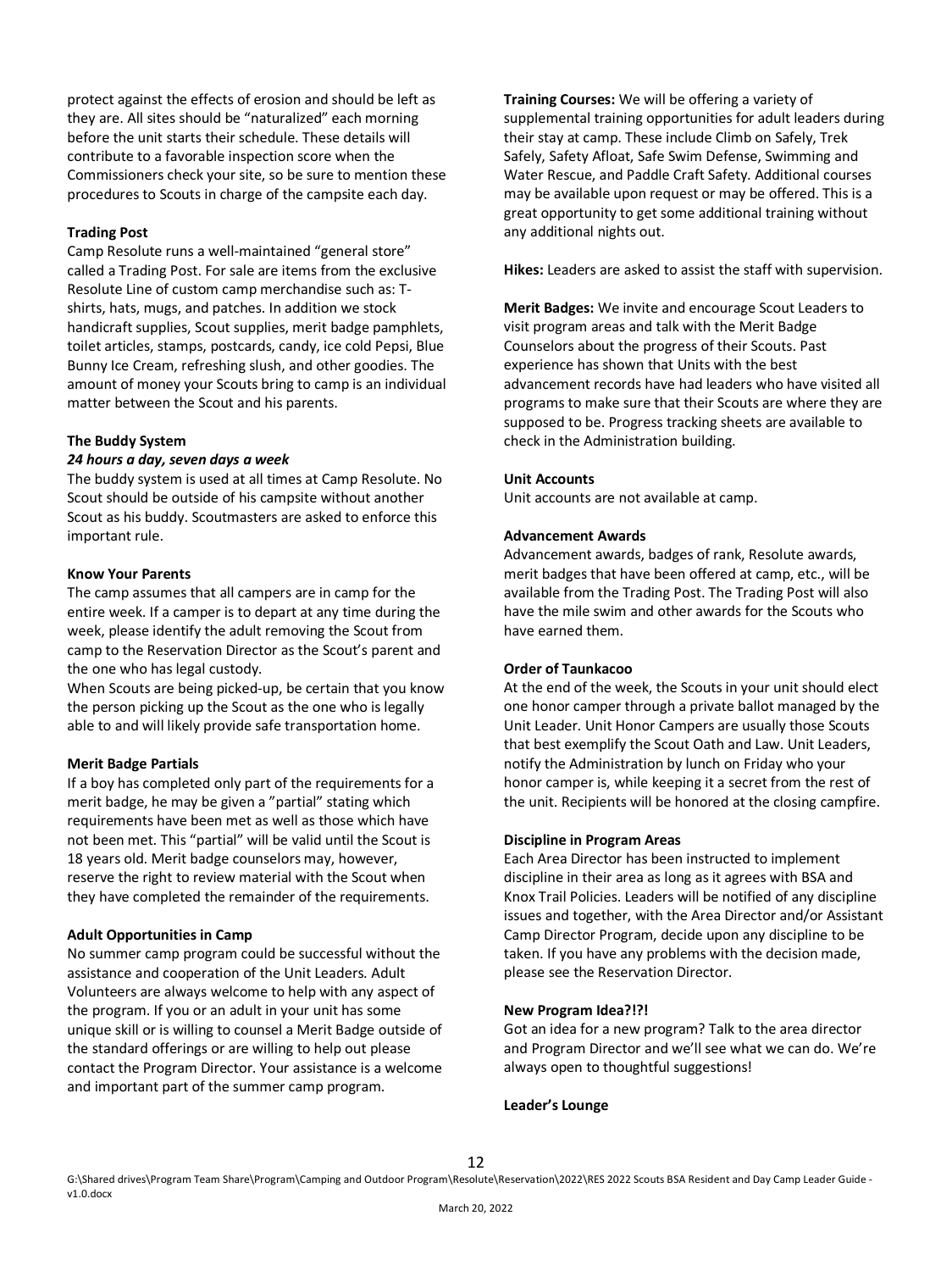As a special treat for the leaders in camp the Administration Building features several comfy chairs for leaders to use to relax and "get away from it all." Complimentary beverages and wireless internet access is also provided as well as plugs to charge computer and cell phone batteries.

# **Oh-No! Whoops!**

Each year hundreds of dollars and countless hours are required to repair damage or correct conditions caused by Scouts who probably don't realize the problems their carelessness or prankish actions are causing. The impact of one incident per week per Scout times 1,500 Scouts per year results in an overwhelming maintenance burden. Following is a list of the problems most frequently encountered:

- Slashed mattress covers and tents
- Litter dropped on trails
- Trash (cups, cans, etc.) in latrines
- Broken roof shingles or punctured roofing. Please keep off the lean-to roofs
- Pranks of all kinds usually result in lost, broken or abused property
- Cots and mattresses moved from lean-tos or lodges

Please ask your Scouts to help keep their camp clean and in good shape and correct any behaviors which may cause undue wear and tear to the camp facilities/resources. The Camp belongs to each of us. Let's keep it in great shape.

# **Planning the Troop Program**

The basic principle of Scouting is that boys teach boys. This is the ideal in the Troop and is the ideal in camp. Your own older boys should do as much instruction in camp as possible, especially in basic Scout skills. In camp, of course, we have a trained staff who are able to do all the teaching — but think how much better off your Troop would be if you used our staff to train your trainers, rather than doing the job themselves. Remember the proverb, "If you give a man a fish, you feed him for a day. If you teach him to fish, you feed him for life." Keep this in mind as your Troop plans its program, especially in step 5 below.

A good Scoutmaster does not run his Troop — he helps the boys run their Troop. As your Troop Leaders' Council plans the camp program, remember that it is their Troop, and they should be able to do what they want and need. Your guidance and suggestions are important, and they need them — but even if you might rather do it a different way, let them do it theirs. Help them avoid the big mistakes that would cut down on their fun at camp, but let them make little mistakes, because they will learn from them. (What we adults think are mistakes might not really be, anyway!)

There are seven simple steps to good program planning:

**1. Explain to the Scouts what the camp has to offer**. Review this manual with them, and let them share their own past experiences at camp.

**2. Determine what your Scouts NEED**. Camporee results, recent Troop programs, and your advancement records will be your most valuable tools in finding out what they need for advancement.

**3. Determine what your Scouts WANT**. Have the Patrol Leaders find out what the boys in their Patrols want to do, and have them report at the Troop Leaders' Council meeting. Some things they will want to do on their own, some by Patrol, some by Troop, and some with the whole camp. A balanced mix of all 4 is best.

**4. Plan what to do.** In a Troop Leaders' Council meeting, list all the ideas on which they have agreed. Be sure to allow enough free time for the individual boys to meet their own needs and wants.

**5. Make preliminary instructor assignments**. Decide which program items you want your own boys to lead, and determine who the leaders will be. If they need training or "brush-up", be sure to arrange to do it or to have our staff do it.

**6. Just before camp, finalize your plans**. After you have completed the preliminary plans, you may find that new ideas have come up or that there are changes which the boys would like to make. Hold a Troop Leaders' Council meeting a week or so before leaving to review the program and to make any last-minute changes. Schedule your program day-by-day, but not minute-by-minute. Adjustments in schedule will probably be desirable when you get to camp, anyway.

#### *A GOOD PROGRAM IS A FLEXIBLE PROGRAM.*

*Don't miss out on a good opportunity because it crops up at a time* 

*that you are too tightly scheduled to take advantage of it!!* 

# **Program Areas**

# **2022 Program at Camp Resolute**

- Many Merit Badges will be offered in 2022. Merit badge sessions will be 3-hour blocks of time during which Scouts will be able to complete most of the badges offered. Camp Resolute will focus specifically on those badges which are difficult to obtain outside of a camp setting. Some "elective" merit badges may be offered based on the availability of volunteer instructors. Please check the morning activity posting for additional badges offered during your week.
- Program Areas will offer core instruction and activities every morning and afternoon unless those areas are closed for a merit badge session.

G:\Shared drives\Program Team Share\Program\Camping and Outdoor Program\Resolute\Reservation\2022\RES 2022 Scouts BSA Resident and Day Camp Leader Guide v1.0.docx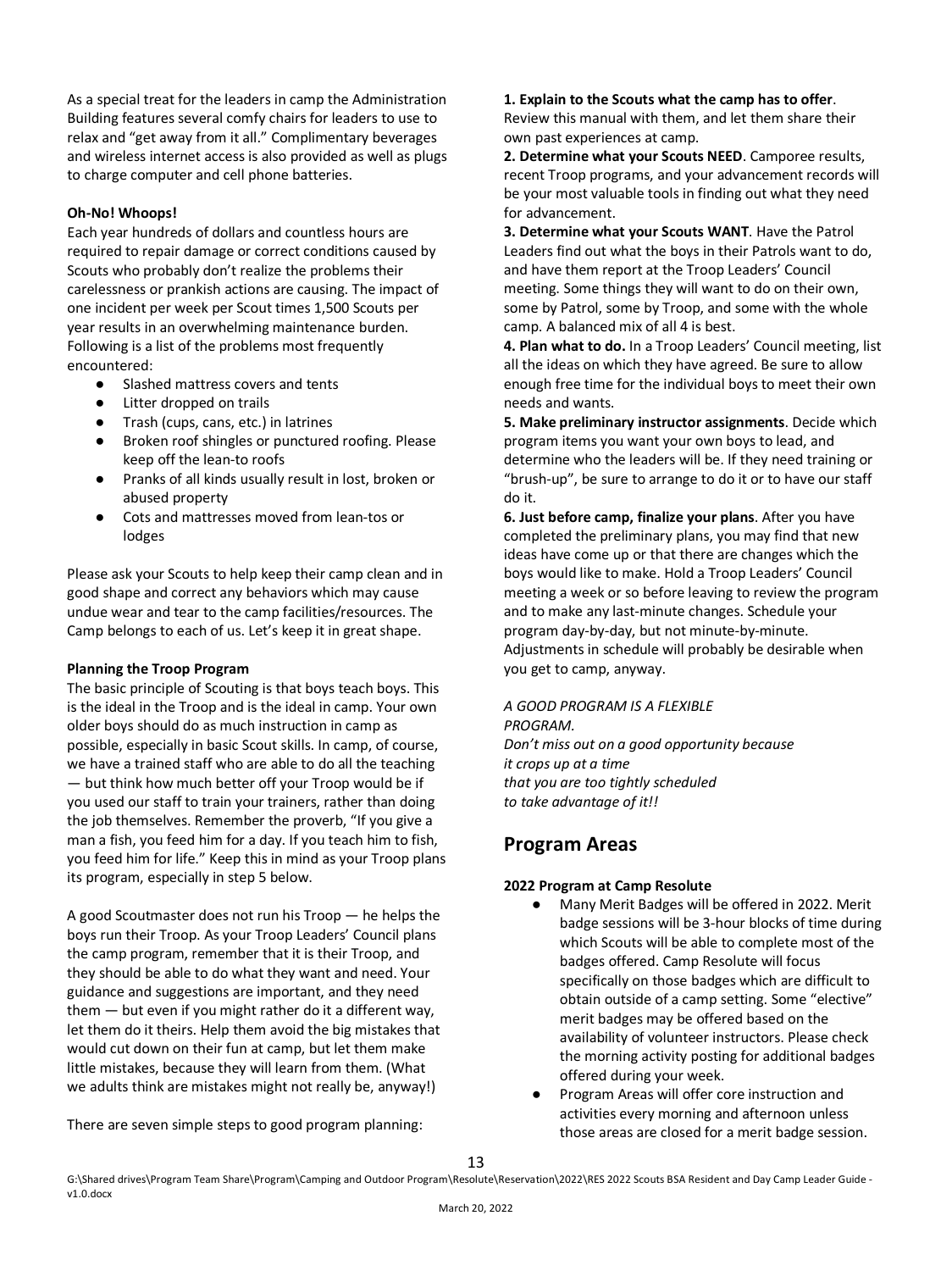- Older Scout opportunities such as the Res-O-Lympics, shooting ranges, and the Iceberg!
- The Resolute Passport is a good way to track a young Scout's advancement from Scout to First Class. The passports contain all of the information they need to achieve various rank requirements at our program areas.
- And much, much more!

## **How It Works**

Each area in camp offers a different program. Each morning and afternoon, program areas will be open for Scouts to explore any area-related activity. Scouts choose their own program and agenda every day. They can choose the orienteering area for 3 hours or pioneering and then orienteering. For each session, there will be one or two areas dedicated to instructing a merit badge. Check the schedule in the morning to see which badges are being offered for that day. Scouts can also choose to participate in any of the 30 Res-O-Lympic events which will be taking place all day every day.

# **Older Scout Activities**

## **Res-O-Lympics**

Scouts of all ages can participate in any of the Res-O-Lympics events. These events will be taking place all over camp during the week, and will mostly be unscheduled. Scouts simply show up in the event area, receive some training and advice, and have their scores recorded. Some events will necessarily be scheduled ahead of time. These will be indicated on your schedule. Please see the RSE Res-O-Lympics Guide for descriptions of events and scoring information.

#### **Shotgun Shooting**

Scouts must be 14 years old to participate in shotgun shooting.

#### **Cowboy Action Shooting**

This program is still being developed. More to come on this when you arrive at camp.

# **Special Programs**

#### **Resolute Pursuit**



Scouts can again try their hand at the Resolute Pursuit, a series of tricky puzzles related to both Scouting and Camp Resolute history, geography, and general knowledge. Scouts must solve one clue before moving to the next clue. Solve all the clues and get the prize. Nobody successfully

completed the Resolute Pursuit in 2021. There is no time limit, and there are no restrictions on how to solve the clues. Talk to an old-timer, look up the answer on the internet, it is all fair game.

# **Advancement & Merit Badges**

### **Advancement Steps**

All advancement at Camp Resolute is accomplished by the same methods that are standard in the BSA. Advancement is accomplished through 4 distinct steps:

## 1. **Learning**:

A Scout learns by doing. He learns outdoor skills by hiking and camping. He learns Scout skills in Patrol and Troop sessions. He advances naturally by doing things with his fellow Scouts.

#### 2. **Testing**:

A Scout demonstrates his ability to members of the Patrol Leaders' Council or other Troop staff members.

#### 3. **Reviewing**:

The board of review is conducted by the Patrol Leaders' Council or by three or more members of the Troop Committee. The board of review for Star, Life and Eagle will usually occur when a troop returns home. If there are enough bona fide members of a Troop Committee in camp, then this step may be accomplished in an outdoor setting. 4. **Awarding**:

The Scout is "recognized" in front of his fellow members for his accomplishments. Merit badges and Badges of Rank should be awarded as soon as possible after a Scout is reviewed. Merit Badges will be available at camp for purchase in the Trading Post. Advancement forms are required.

Advancement can and should be a big part of your troop's program. By taking "inventory" of your troop's advancement needs and building the troop and patrol programs around these needs, advancement will be a natural result of a Scout's participation in that program. Special help is available for training - not examination - on advancement skills through the various camp program activity areas and personnel. Be sure that each Scout takes his Handbook to camp. Scouts seeking to pursue their advancement needs from the Scout rank through First Class can use the Resolute Passport booklet to guide them through the various program areas that can help them learn their required skills. Obtain the Resolute Passport at the administration building.

#### **Skills**

Scouts will have many opportunities to work on skill requirements. Scouts can be assisted with the "learning" phase of Scout advancement by members of the camp staff. The primary responsibility for reviewing these skills belong to the troop leadership.

14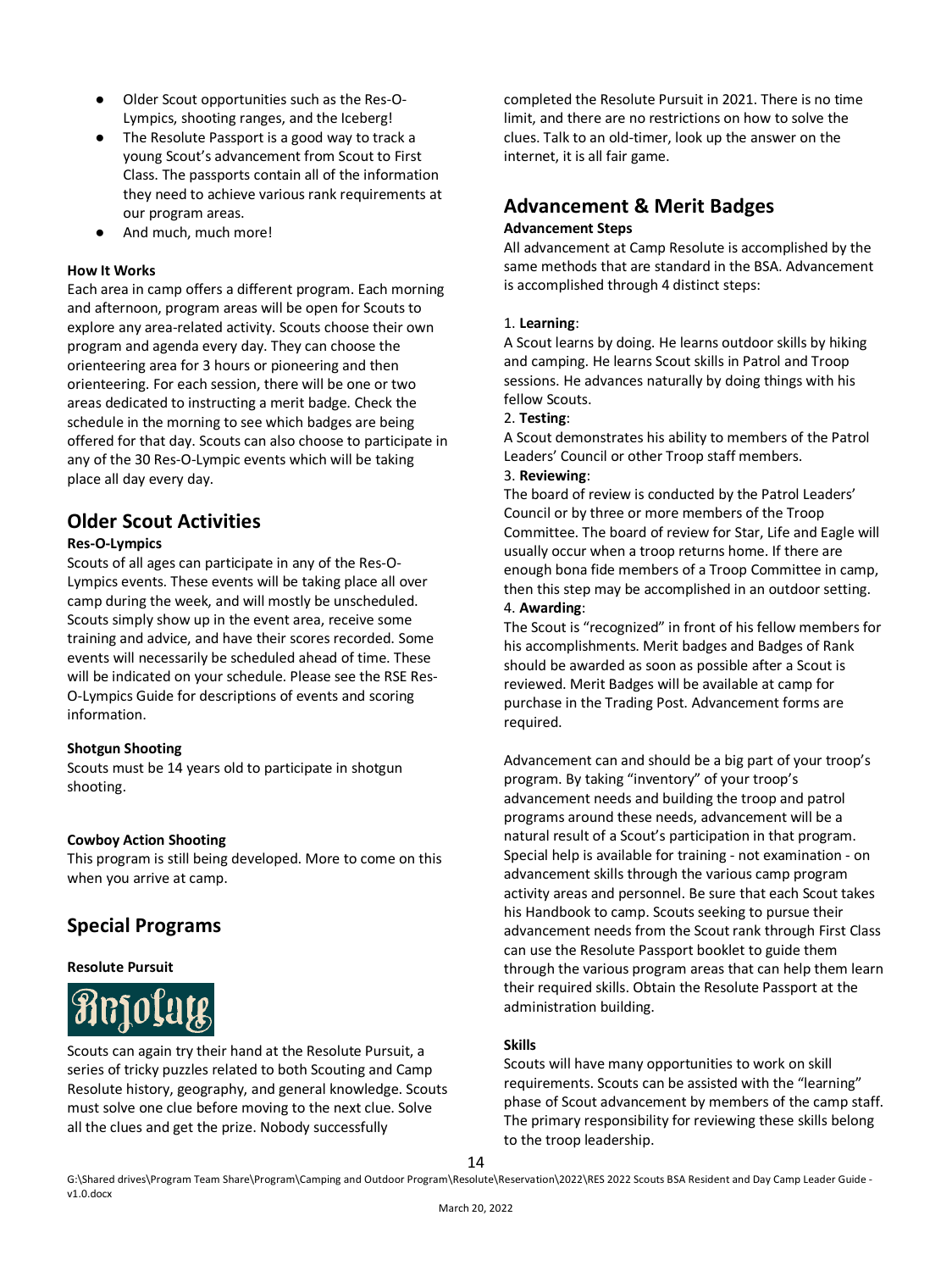#### **The Resolute Merit Badge Program**

Once more, Camp Resolute is adding to our wide array of Merit Badges. All of the "Core" merit badges will be offered with the focus on badges that are otherwise difficult to obtain outside of a camp environment. Other "elective" badges will be offered by volunteers on an ad-hoc basis according to the counselor's availability from week to week. Please check which elective badges are being offered during your week at check in.

Every merit badge counselor in camp has gone through a week of training in his or her area. They are using the National Camp School Syllabi or their own enhanced syllabi approved for use by the Program Director and the Resolute Summer Experience Committee. Occasionally, you as a leader may be of assistance to the merit badge if it is in your area of expertise. We invite you to help (we're never one to refuse help!). Please see the Area Director of the merit badge if you feel you may be of assistance and are willing to lend a helping hand. Any questions about the merit badge or its instruction should go through the following channels: Merit Badge counselor, Area Director, and Camp Director.

Merit badge sessions are now in "block" time. Each session will be 3 hours and most badges can be earned in one session. In theory, Scouts can earn as many as 9 or 10 badges in a single week. However, please remember the focus of our camp is for Scouts to participate in a wide variety of program elements. We want them to enjoy themselves, so we advise limiting merit badge participation to no more than 3 or 4 badges.

We cannot guarantee that a Scout will complete all of the requirements for a badge. In particular, certain badges requiring an overnight requirement such as camping or wilderness survival cannot be completed solely during a day program.. If for any reason it appears that a Scout will not be able to complete a merit badge the counselor may contact you so that there are no surprises for the Scout. If you have a question as to why a Scout is not being signed off on a requirement please see the Merit Badge Counselor. If you are not satisfied please see the area director or program director and we will meet and discuss the requirements. You will be notified of any disciplinary action by the counselor at their earliest convenience.

# **Pre-Camp Merit Badge Requirements**

Please note that the merit badge schedule and pre-requisites are currently posted as a separate file on the Mayflower Council website.

# **Sample Schedule**

The following is a sample schedule only. Your weekly schedule will be finalized the week prior to your arrival.

| <b>Program Areas</b><br><b>Morning Session</b><br>$8:30 - 12:00$ | Monday                  | Tuesday                  | Wednesday                               | Thursday                                | Friday                      |
|------------------------------------------------------------------|-------------------------|--------------------------|-----------------------------------------|-----------------------------------------|-----------------------------|
| Orienteering                                                     | Program Area Activities | Program Area Activities  | Program Area Activities                 | Program Area Activities                 | MB Follow Up                |
| Cooking                                                          | Program Area Activities | Scout Leader Cook-Off    | Program Area Activities                 | Program Area Activities                 | MB Follow Up                |
| Nature                                                           | <b>Env Science MB</b>   | Program Area Activities  | Program Area Activities                 | Nature MB                               | MB Follow Up                |
| Camping                                                          | Program Area Activities | Wilderness Survival MB   | Program Area Activities                 | Program Area Activities                 | MB Follow Up                |
| Pioneering                                                       | Program Area Activities | Program Area Activities  | Pioneering MB                           | Program Area Activities                 | MB Follow Up                |
| <b>Program Areas</b>                                             |                         |                          |                                         |                                         |                             |
| $1:00 - 4:30$<br><b>Afternoon Session</b>                        |                         |                          |                                         |                                         |                             |
| Orienteering                                                     | Program Area Activities | Geocaching MB            | Program Area Activities                 | Orienteering MB                         | <b>MB Follow Up</b>         |
| Cooking                                                          | Program Area Activities | Program Area Activities  | Cooking MB                              | Program Area Activities                 | <b>MB Follow Up</b>         |
| Nature                                                           | Program Area Activities | <b>Fishing MB</b>        | Program Area Activities                 | Env Science MB                          | MB Follow Up                |
| Camping                                                          | Camping MB              | Program Area Activities  | Program Area Activities                 | Program Area Activities                 | MB Follow Up                |
| Pioneering                                                       | Program Area Activities | Program Area Activities  | Program Area Activities                 | Pioneering MB                           | <b>MB Follow Up</b>         |
| Waterfront                                                       | Swimming MB             | Lifesaving MB            | Program Area Activities                 | Small Boat Sailing MB                   | Apache Relay - 2:45         |
| Rifle                                                            | Cowboy Action Shooting  | Program Area Activities  | <b>Cowboy Action Shooting</b>           | Program Area Activities                 | MB Follow Up                |
| Shotgun                                                          | Program Area Activities | Program Area Activities  | Program Area Activities                 | Program Area Activities                 | MB Follow Up                |
| Archery                                                          | Archery MB              | Program Area Activities  | Program Area Activities                 | Program Area Activities                 | MB Follow Up                |
| Cope                                                             | Program Area Activities | Climbing MB              | Program Area Activities                 | Program Area Activities                 | MB Follow Up                |
| Res-O-Lympics - Fowler                                           | Tent Setup/Takedown     | Card Throwing            | <b>Resolute Gauntlet</b>                | Log Lift                                | Res-O-Lympics Last Minute   |
| Res-O-Lympics - Ballfield                                        | <b>Football Toss</b>    | Double Ball for Accuracy | Soccer Shoot-Out                        | <b>Lifeline Throw</b>                   | Res-O-Lympics Last Minute   |
| Res-O-Lympics - Buster's                                         | Woodcarving             | Kim's Game               | Match Light Relay                       | <b>Angry Birds</b>                      | Res-O-Lympics Last Minute   |
| Axe Throwing                                                     | Axe Throwing            | Axe Throwing             | <b>Axe Throwing</b>                     | Axe Throwing                            | Axe Throwing                |
| Campwide<br>$3:30 - 4:30$                                        | <b>Opening Campfire</b> | Free Swim                | 1:00 First Aid MB - Lewis Training Room | 1:00 First Aid MB - Lewis Training Room | 1.45 Anache Relay           |
|                                                                  |                         | <b>Free Shooting</b>     | Free Swim                               | Free Swim                               | <b>G24</b><br>sing Campfire |
|                                                                  |                         |                          | Free Shooting                           | Free Shooting                           | <b>MB Follow Up</b>         |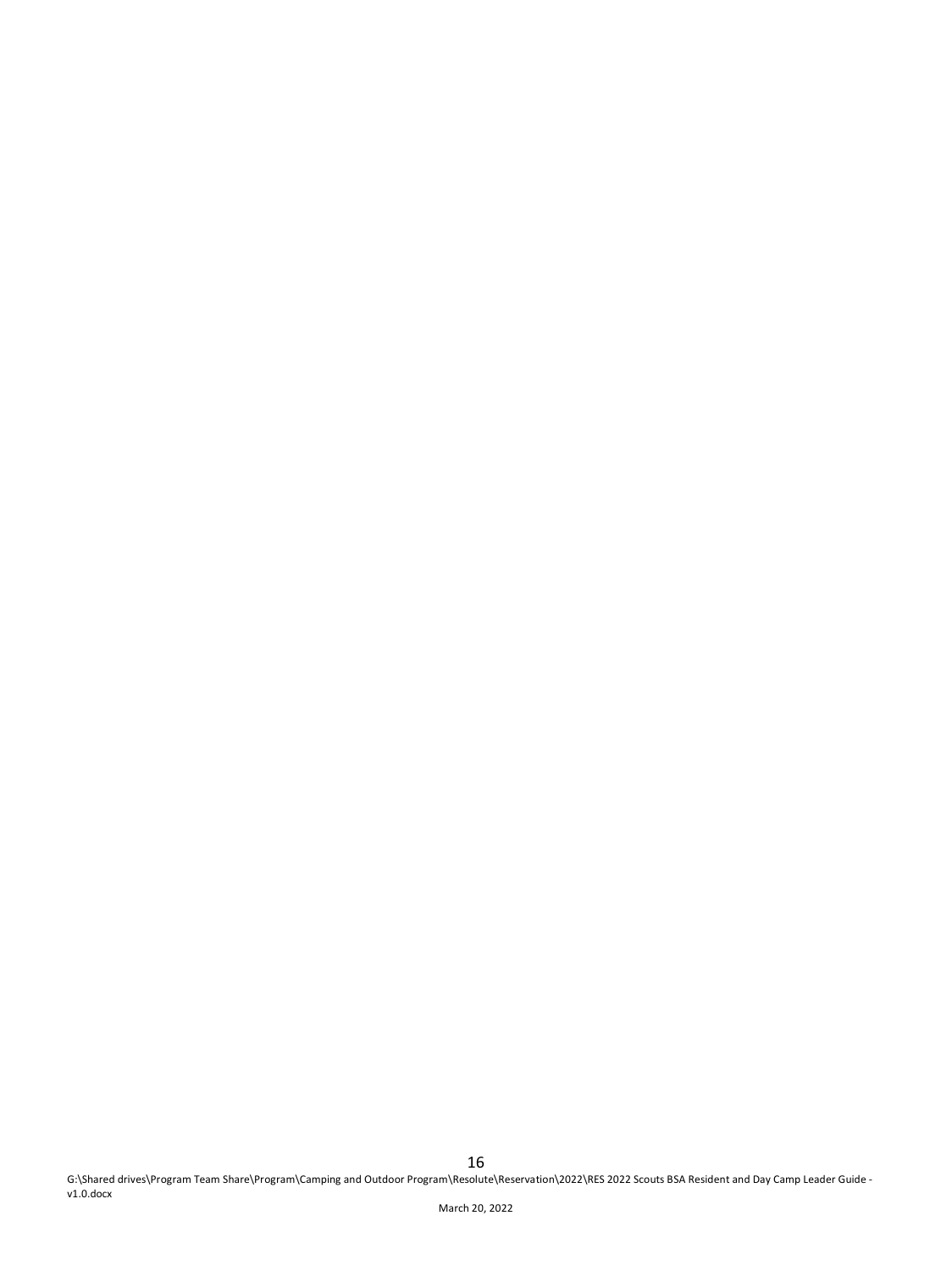# **Apache Relay Rules**

# **Section I: The Course**

The course consists of 9 segments in which a baton must be passed (not thrown). Each segment must be made in the following sequence only:

- 1. Runner goes from the front gate of Camp Resolute to the Dining Hall entrance door.
- 2. Runner goes from the Dining Hall to the Trestle.
- 3. Runner goes from the Trestle to the Ball Field.
- 4. Runner goes from the Ball field to the Old Canoe Area.
- 5. Two canoeists go around a designated buoy to the rowboat.
- 6. One oarsman and one passenger go around designated buoys to the swimmer's raft (you must back in with care).
- 7. A swimmer goes from the raft to the dock separating the swimmers' pool from the beginners' pool.
- 8. A beginner swimmer crosses the beginners' pool to the dock separating the beginners and the non-swimmers' pools.
- 9. A non-swimmer goes from the dock to the flagpole.

# **Section II: The Participants**

All participants must be less than 18 years of age on the day of the Apache Relay. Any Scout who has paid for a full week of camp may participate regardless of how many nights he stayed in camp. Staff members may not participant on a troop team.

# **Section III: Race Restrictions**

Hand-off's

1. The baton must be handed to the next individual within the passing zone as designated by the official.

2. The baton must be handed, not thrown!

## Runners:

1. All runners must adhere to the designated roads or paths.

# **Old Canoeing Area**

1. The runner must adhere to the road that runs in front of the Dining Hall and around the telephone pole closest to the old canoeing area.

- 2. The runner must run the designated path to the canoes.
- 3. The runner may not toss the baton to the front of the canoe. Hand it to the Scout in the back of the canoe.
- 4. The individual in the back of the canoe must be handed the baton. This individual may slide it to the front.
- 5. The runner may push the canoe off but then must leave the area immediately.

# **Rowing Area**

1. The individual not rowing is the passenger and must receive the baton from the canoeists.

2. The oars may not in any way be held in the row-locks. This includes, but is not exclusive of, tying, pin, and passenger holding. 3. The rowboat must be backwatered to the raft. Note: The rowboat may lightly tap the raft (advised against) but not ram the dock. The officials on site and the Head Judge will consider the decision on said ramming.

4. The Rowboat must not cut into or enter the swimming area in any way. Note: you will not be disqualified if the oar of the rowboat passes into the airspace over the swimmers area, but does not enter the water.

5. The passenger may not help in the actual rowing in any way (however bobbing is allowed) and may not change places. He may provide only verbal guidance to the oarsman.

# **Swimming Area**

1. When checking in, each participant will obey all directives given by the Waterfront Staff. The non-swimmers will check in according to the buddy system for the safety of all.

2. The swimmers in the beginners and non-swimmers pools must jump feet first into the water.

3. The non-swimmers must check out before leaving the area. His buddy tag must not be defaced in any way.

# **Section IV: The Judges**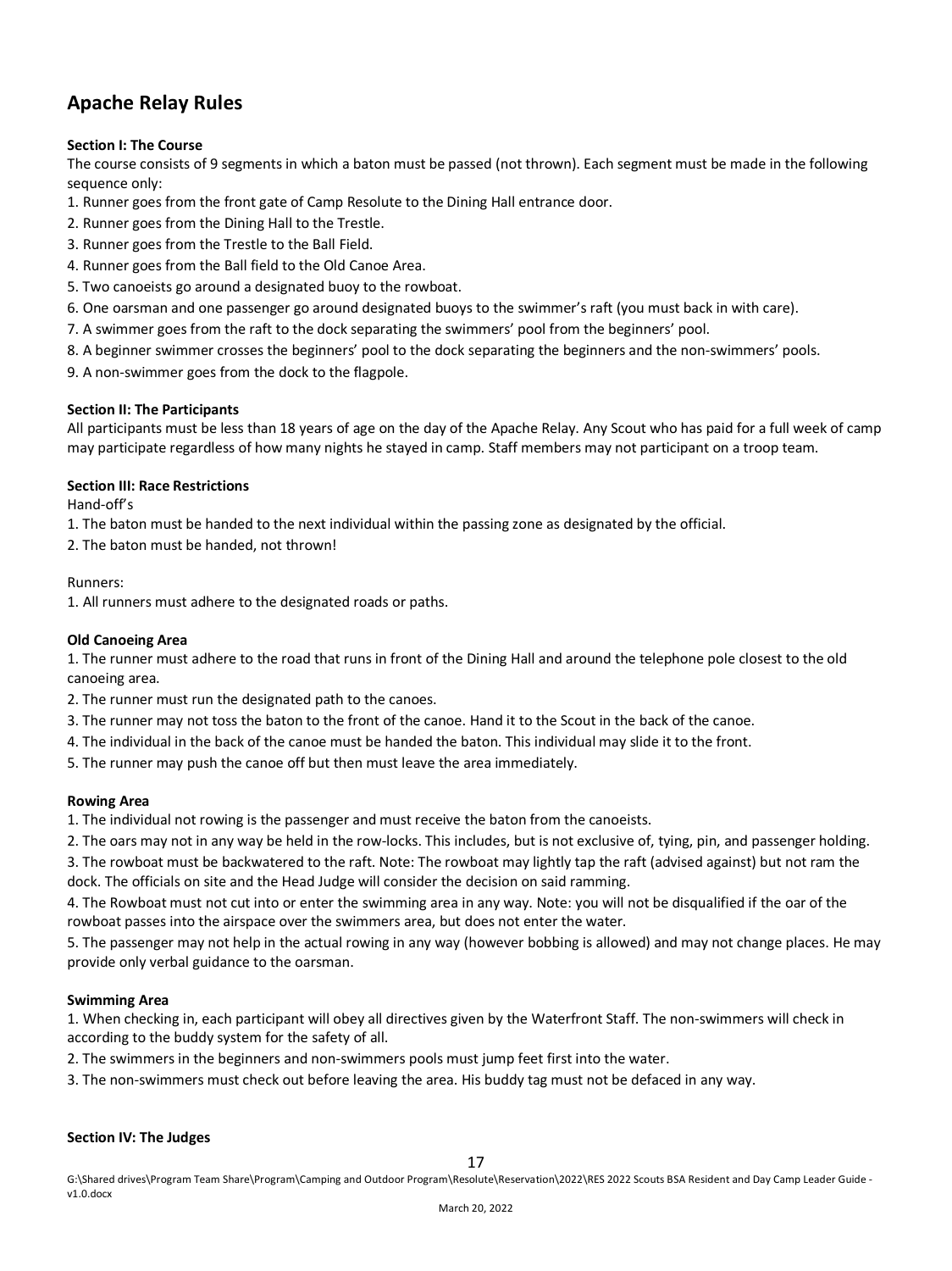1. Staff members shall be the only judges in the events.

2. The Program Director or designee shall be the Head Judge.

3. Each team will be notified of any changes (major or minor) in the rules prior to the start of the race.

4. The Head Judge's ruling is final. In the case of a dispute, then the Head Judge may assemble the appropriate officials from the dispute, as well as Scoutmasters from troops involved to discuss the dispute and come to a decision. However, the final decision is in the Head Judge's.

#### **Section V: Miscellaneous**

1. Anything that injures or causes safety hazards of a party, in the opinion of the officials, is grounds for disqualification.

2. Anything that hinders the advancement of another team in any manner, shape, or form; in the opinion of the judges, is grounds for disqualification.

- 3. Any infraction of the above rules is grounds for a time penalty.
- 4. Equipment malfunction cannot be used to change the results of the race.
- 5. The baton must be within reason and not create a safety hazard.

6. If a troop is unable to fill an Apache Relay race roster, they are allowed (upon permission of the Assistant Camp Director Program) to solicit other troops for participants. If this fails, or they troop decides against this course of action, they are allowed to have participants in multiple positions as long as no rules of the race are broken. (ex. No Scout could be both a canoeist and a rower. However, a Scout could run and then swim.)

7. Completed rosters are due by 4pm on Thursday.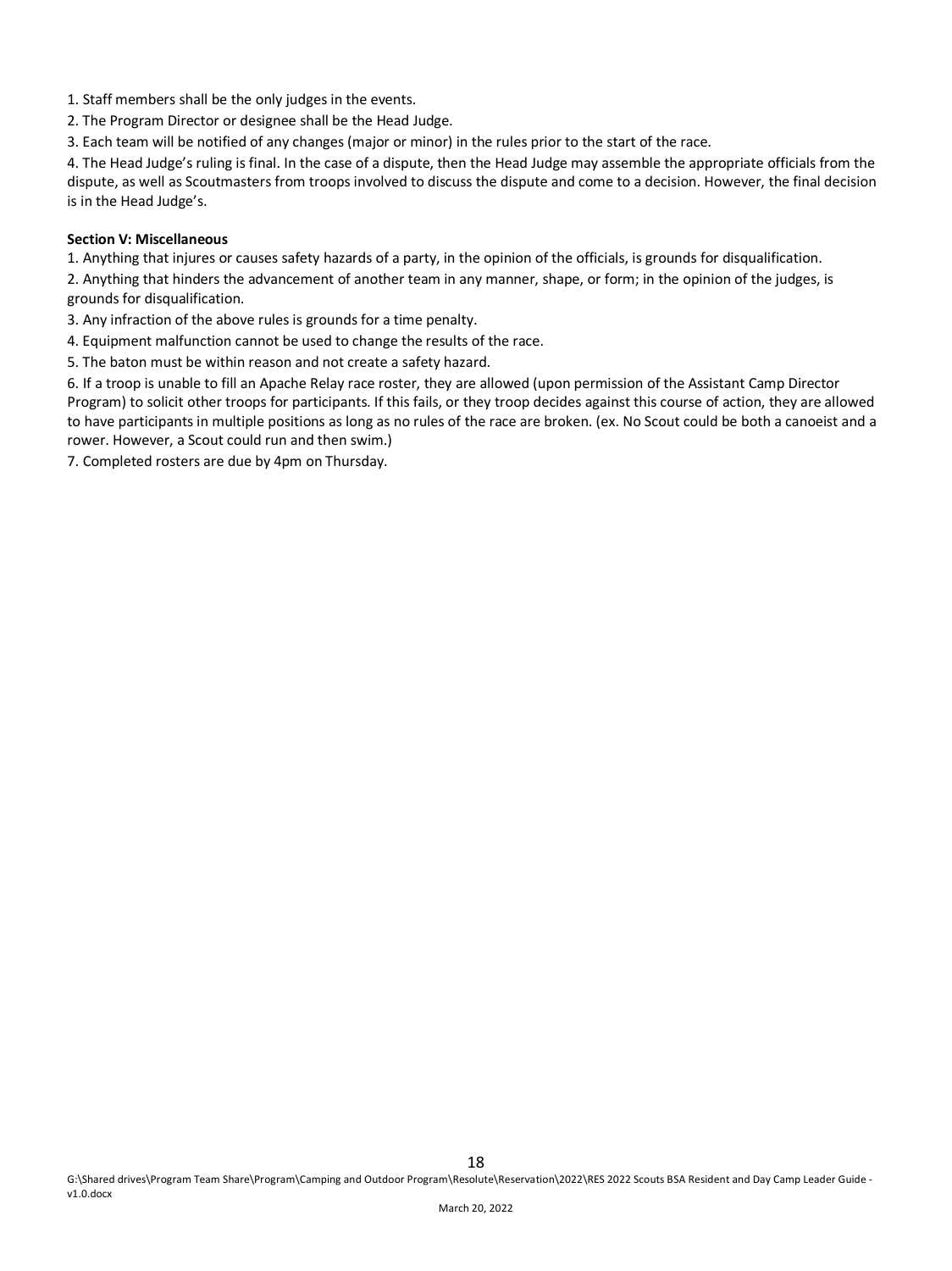# **Apache Relay Race Form** *THIS FORM MUST BE USED. NO OTHER FORM WILL BE ACCEPTED. PLEASE WRITE NEATLY AND CLEARLY*

| "A" OR "B" WILL NOT BE ACCEPTED. MUST HAVE A PATROL NAME LISTED |                              |  |                                                                                                                  |  |  |  |  |
|-----------------------------------------------------------------|------------------------------|--|------------------------------------------------------------------------------------------------------------------|--|--|--|--|
|                                                                 |                              |  |                                                                                                                  |  |  |  |  |
| 1. Gate to Dining Hall                                          |                              |  |                                                                                                                  |  |  |  |  |
| 2. Dining Hall to Trestle                                       |                              |  |                                                                                                                  |  |  |  |  |
| 3. Trestle to Ball Field                                        |                              |  |                                                                                                                  |  |  |  |  |
| 4. Ball Field to Canoe Area                                     |                              |  | and the control of the control of the control of the control of the control of the control of the control of the |  |  |  |  |
| 5. Canoe Area to Rowboat                                        |                              |  |                                                                                                                  |  |  |  |  |
| 6. Rowboat to Swimmers Raft                                     |                              |  |                                                                                                                  |  |  |  |  |
| 7. Swimmers Raft to Dock                                        |                              |  | and the control of the control of the control of the control of the control of the control of the control of the |  |  |  |  |
| 8. Beginners Pool                                               |                              |  |                                                                                                                  |  |  |  |  |
|                                                                 | 9. Non-Swimmer's to flagpole |  |                                                                                                                  |  |  |  |  |